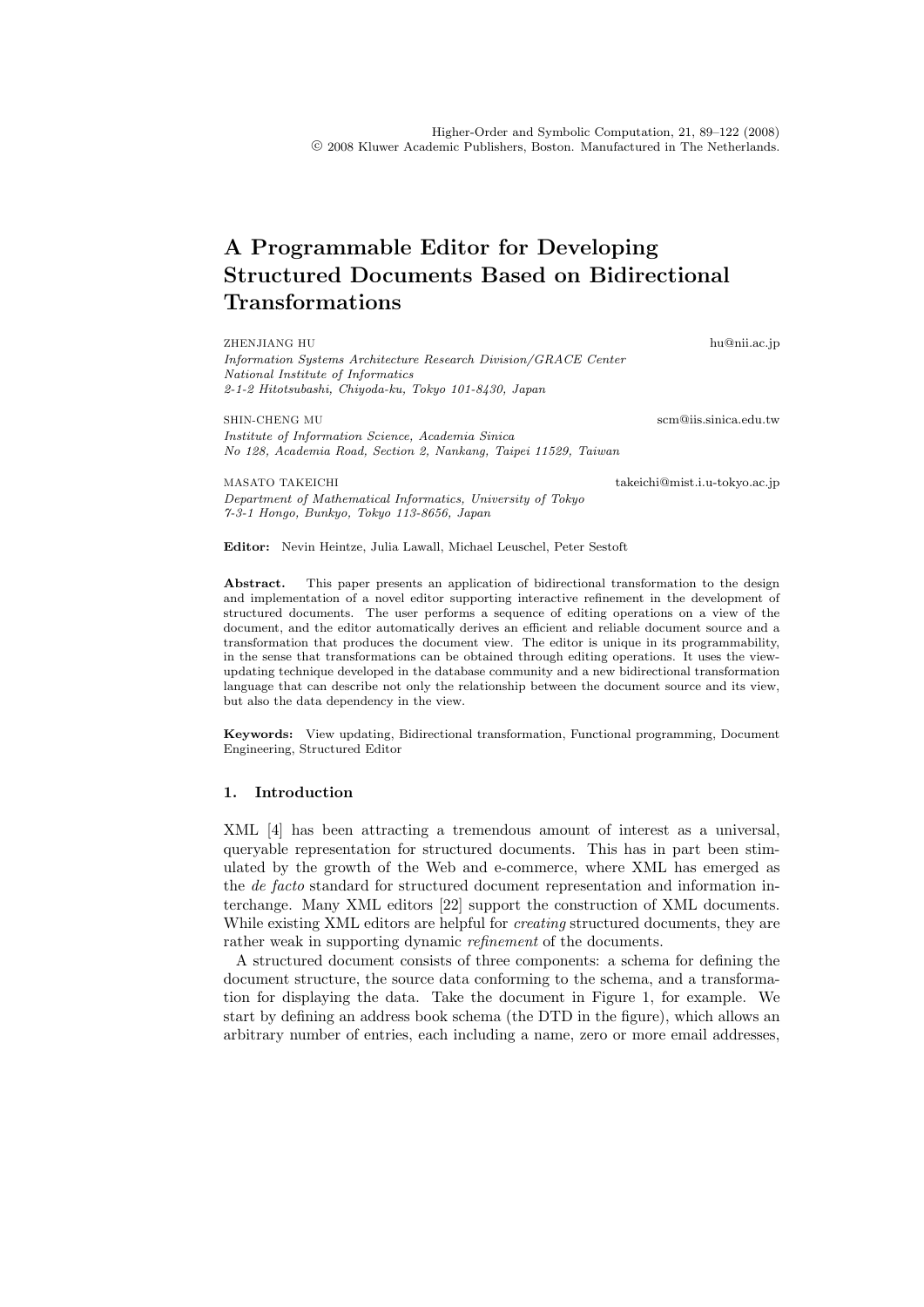and a telephone number. We then construct an XML document conforming to the schema to store address information. Also, we define a transformation (the XSLT program in the figure) to display the address book in a user-friendly *view* (Figure 2), say by sorting the entries according to the names and adding an index of names. In this example, the view is also described as an XML document. In general, the view can be described in HTML or any data structure that can be understood and displayed by a browser. Note that the source XML document in Figure 1 has no redundant information, while the view in Figure 2 does; i.e. each name appears twice.

One would hope that the development of a structured document would follow a perfectly rational process — first design the schema, then prepare the data, and design the transformation. In reality, however, all three components may keep evolving. While preparing the data, one may realise that the schema is too restrictive; changing the schema may make the transformation invalid. It would be nice to have an interactive environment in which all three components can be refined simultaneously, and the system would somehow maintain their consistency. However, existing editors do not support such interactive refinement very well. The three components of a structured document are usually maintained independently with no guarantee of consistency. A big challenge is, therefore, to find an efficient way to maintain consistency of the source document and its view even when there is local data dependency in the view. Considering the view in Figure 2, we would hope that when the user adds or deletes a person, for example, the original document in Figure 1 would be updated correspondingly. Furthermore, the changes should also trigger an update of the index of names in Figure 2. We may even hope that when a name is added to the index, an empty person entry is added to the person bodies in both the source document and the view.

Another problem is that the XML and the XSLT transformations are usually hand-written. To be able to design the XML and the XSLT transformation, the users are expected to be capable of programming. This is in contrast to applications such as spreadsheets, in which the user can manipulate the spreadsheet by using an intuitive interface. The user is not aware that it is actually a limited form of programming which assumes little knowledge about types, control flow, etc. Instead of writing code, the user inserts functions through an interface. The ease of use of spreadsheets contributes significantly to their popularity.

In this paper, we propose a novel editor that supports interactive refinement during the development of structured documents: Given a sequence of editing operations on the *view*, both the source document and the transformation from the source document to the view can be automatically derived. Furthermore, we show that if the structure (schema) of the view is given, the editor can systematically obtain the structure (schema) of the source document from the transformation.

The key to our editor is a bidirectional transformation language that describes the relationship between the source data and the view. Our main contributions can be summarized as follows.

We, as far as we know, are the first to recognize the importance of the viewupdating technique for interactive development of structured documents. The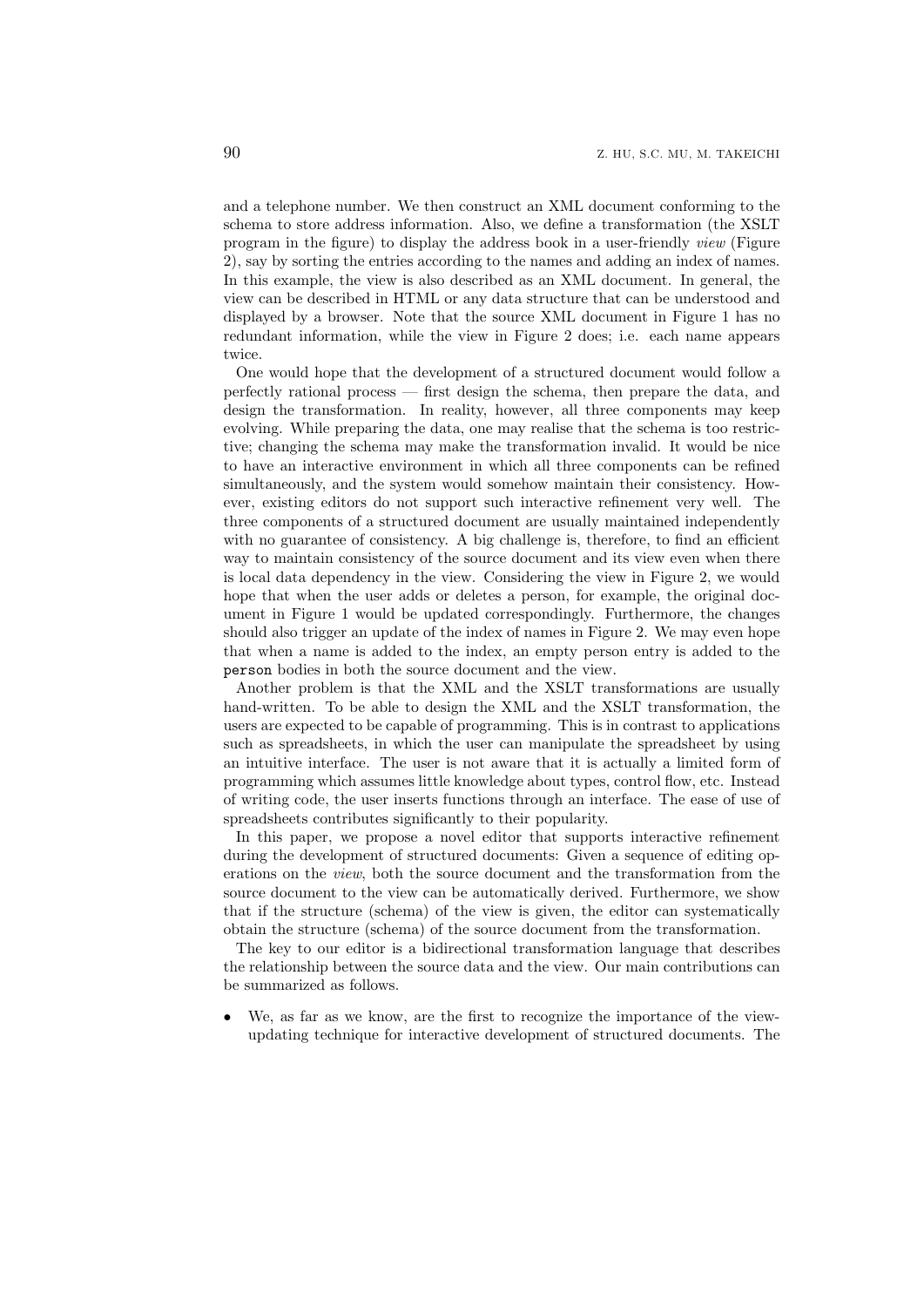*•* DTD:

```
<!ELEMENT Addrbook (Person*)>
   <!ELEMENT Person (Name, Email*, Tel)>
   <!ELEMENT Name (#PCDATA)>
   <!ELEMENT Email (#PCDATA)>
   <!ELEMENT Tel (#PCDATA)>
• XML
   <Addrbook>
     <Person>
       <Name>Takeichi</Name>
       <Email>takeichi@acm.org</Email>
       <Tel>+81-3-5841-7430</Tel>
     </Person>
     <Person>
       <Name>Hu</Name>
       <Email>hu@mist.i.u-tokyo.ac.jp</Email>
       <Email>hu@ipl.t.u-tokyo.ac.jp</Email>
       <Tel>+81-3-5841-7411</Tel>
     </Person>
     <Person>
       <Name>Mu</Name>
       <Email>scm@iis.sinica.edu.tw</Email>
       <Tel>+81-3-5841-7411</Tel>
     </Person>
   </Addrbook>
```
*•* XSLT:

```
<xsl:template match="/Addrbook">
  <TPL><Index>
      <xsl:for-each select="Person">
        <xsl:sort select="Name"/>
        <xsl:copy-of select="Name"/>
      </xsl:for-each>
    </Index>
    <Addrbook>
      <xsl:for-each select="Person">
        <xsl:sort select="Name"/>
        <xsl:copy-of select="."/>
      </xsl:for-each>
    </Addrbook>
  </IPL>
</xsl:template>
```
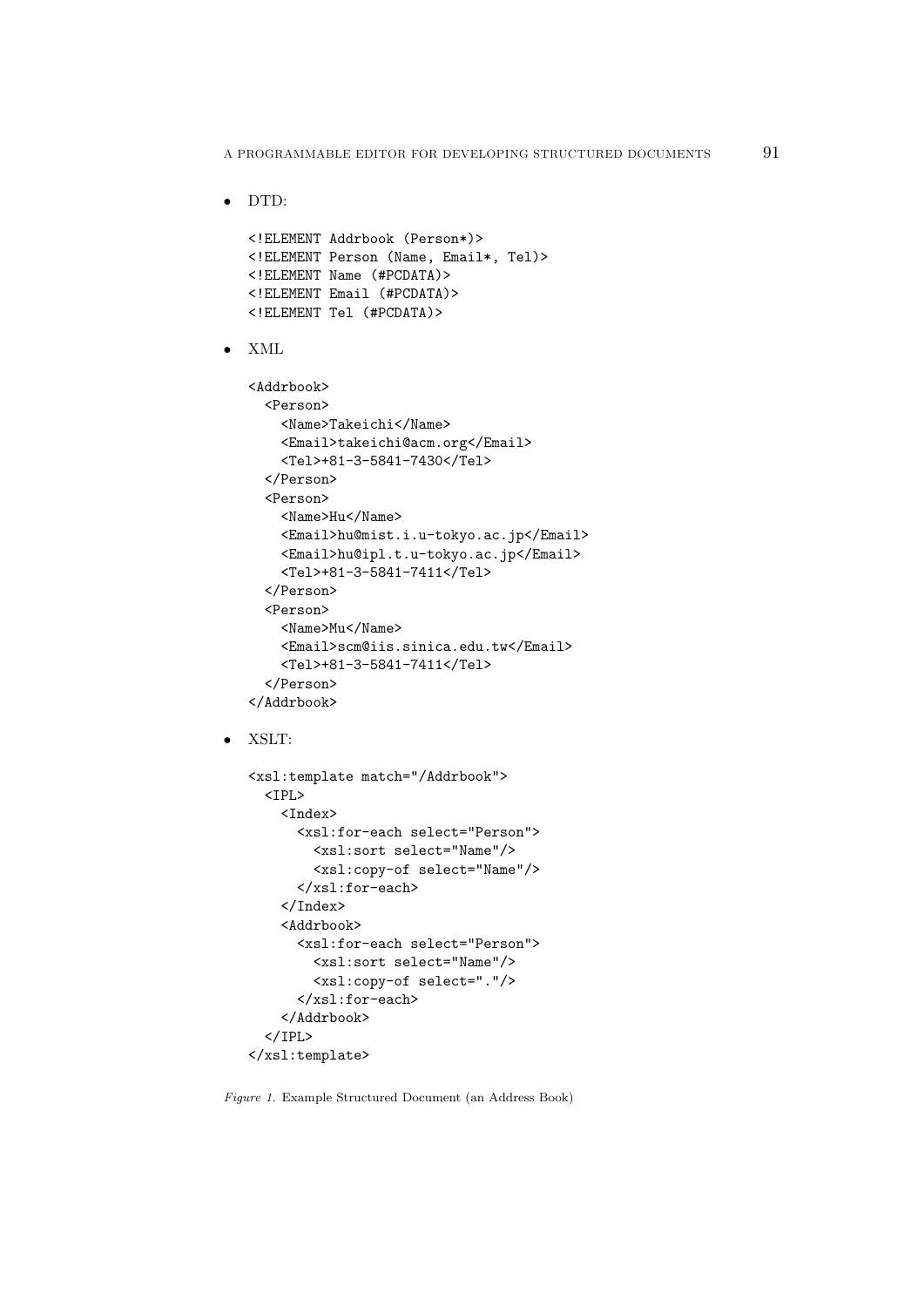```
<IPL>
  <Index>
    <Name>Hu</Name>
    <Name>Mu</Name>
    <Name>Takeichi</Name>
  </Index>
  <Addrbook>
    <Person>
      <Name>Hu</Name>
      <Email>hu@mist.i.u-tokyo.ac.jp</Email>
      <Email>hu@ipl.t.u-tokyo.ac.jp</Email>
      <Tel>+81-3-5841-7411</Tel>
    </Person>
    <Person>
      <Name>Mu</Name>
      <Email>scm@iis.sinica.edu.tw</Email>
      <Tel>+81-3-5841-7411</Tel>
    </Person>
    <Person>
      <Name>Takeichi</Name>
      <Email>takeichi@acm.org</Email>
      <Tel>+81-3-5841-7430</Tel>
    </Person>
  </Addrbook>
</IPL>
```
*Figure 2.* A View of the Address Book in XML

view-updating technique, i.e. reflecting view modification back to the original database [1, 2, 6, 11, 19], has been intensively studied in the database community. We have borrowed this technique and adapted it to the design of our editor with an extension not exploited before: editing operations can modify not only the view but also the transformation (from the database to the view). This adapted view updating technique, which departs from traditional formulations of view update, plays an important role in both design and implementation of our editor.

*•* We designed a programming language, *X*, for specifying the relationship between the original data and the view. It is inspired by the "lenses" of Greenwald et al. [12] and the language developed by Meertens for constraint maintenance [15]. Both languages, due to their application area, focused their attention on total and surjective relations between the data and the view. We included in *X* a special construct to duplicate data explicitly for handling data dependency within the view as well as handling non-surjective relations. The language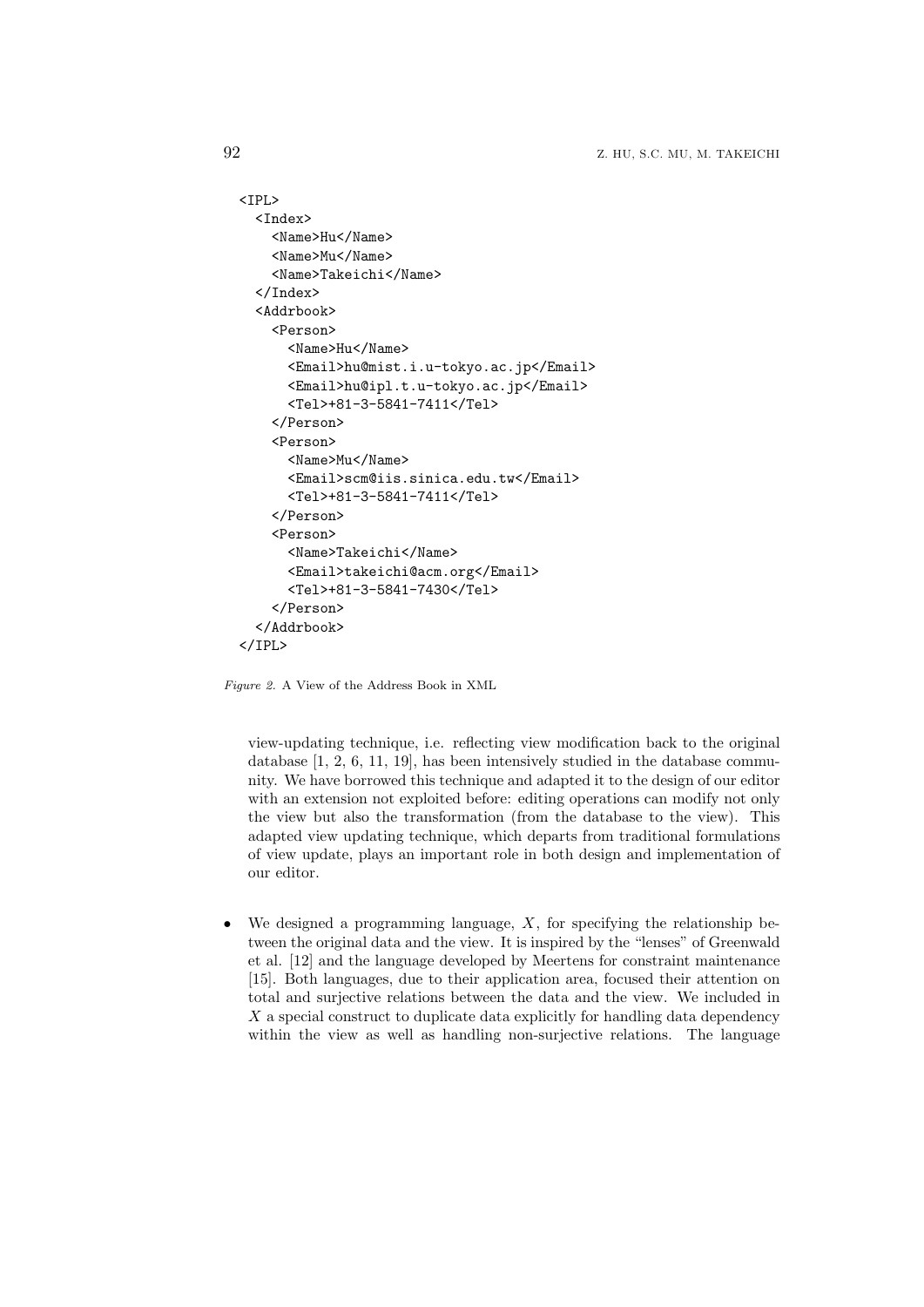is powerful enough to describe the common editing operations (insert, delete, move, and copy) as well as other important transformations.

- We have implemented our idea in a prototype editor. The editor is particularly interesting in its programmability, consistency, and has a unified, presentationoriented (i.e., view-oriented) interface for developing the three components through editing operations on the view.
	- **–** *Programmability*: Transformation programs can be constructed (automatically derived) through interactive editing operations on the view.
	- **–** *Consistency*: The bidirectional language ensures consistency among the source document, the transformation, and the view.
	- **–** *Presentation-oriented* interface: The editor has a uniform view-based editing interface that enables users to easily construct and refine documents.

The rest of the paper is organized as follows. We start by giving a simple definition of structured documents in functional notation in Section 2. After defining the bidirectional transformation language, which plays an important role in our editor, in Section 3, we describe the design principle and implementation techniques in Section 4 and demonstrate how our system can assist the development of structured documents in Section 5. Related work is discussed in Section 6. We conclude in Section 7 with a brief summary and a look at future work.

## **2. Structured Documents**

We formulate a *structured document* as a triple (*T, D, X*):

- *T*: schema for defining the structure of source document;
- *<i>D*: source document:
- *X*: transformation mapping a source document to a displayed document, which is called *view*.

For instance, the structured document described in the introduction specifies *T* using a DTD, *D* using XML, and *X* using XSLT.

In this paper, for the sake of conciseness, we introduce a more lightweight notation for schemas and documents. For the transformation, we have developed our own language, *X*, which we describe in detail in Section 3. Throughout this paper, we use Haskell-like [3] notation.

We shall briefly discuss document representation in this section, and defer the discussion of schemas to Section 4. A structured document is a tree, which is viewed as a pair of a label and a list of its subtrees. The *Val* datatype defines the datatypes we will see in the sections to follow. Among them, a document is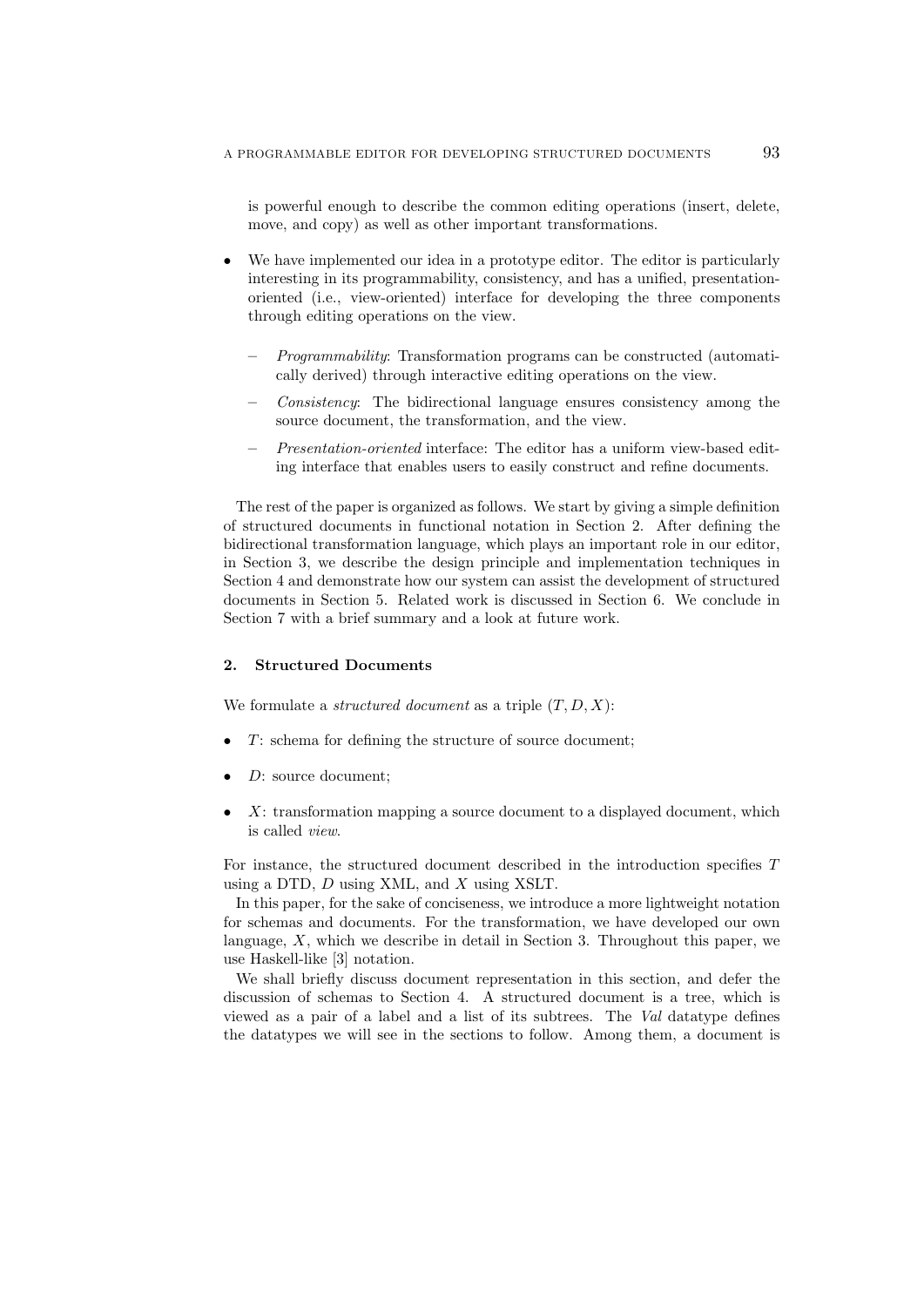represented by *Tree Val*.

```
Val ::= Atom
           | ∗Atom | Val + | Val −
             | (Val × Val ) | [Val] | Tree Val
Atom ::= String | ()
[a] ::= [ \ ] \ [ \ a : [a]Tree a ::= N a [Tree a]
```
The atomic types include string and unit, which has only one value (). The *editing tags*  $(*(.) , (-)$ <sup>+</sup>, and  $(-)$ <sup>-</sup>) in the second line of the definition of *Val* are marks the editor leaves in the tree after the user edits something. They are discussed in Section 3.3. Composite types include pairs, lists, and trees. The (:) operator, forming lists, associates to the right. We also follow the common convention of writing the list "1" : "2" : "3" : [ ] as ["1"*,* "2"*,* "3"]. Trees are constructed by the constructor N, which builds a new tree from a node and a list of trees.

For example, the document source in the introduction is represented as follows.

```
N "Addrbook"
  [N "Person"
     [N "Name" [N "Takeichi" []],
      N "Email" [N "takeichi@acm.org" []],
      N "Tel" [N "+81-3-5841-7430" []]],
   N "Person"
     [N "Name" [N "Hu" []],
      N "Email" [N "hu@mist.i.u-tokyo.ac.jp" []],
      N "Email" [N "hu@ipl.t.u-tokyo.ac.jp" []],
      N "Tel" [N "+81-3-5841-7411" []]],
   N "Person"
     [N "Name" [N "Mu" []],
      N "Email" [N "scm@iis.sinica.edu.tw" []],
      N "Tel" [N "+81-3-5841-7411" []]]]
```
This very simplified representation omits some features of XML that can be considered simple extensions and some features that are more tricky ones such as IDRefs<sup>1</sup> , which we will consider in future work.

## **3. Bidirectional Transformation Language**

This section covers the techniques we have developed for updating and synchronization. In a typical scenario of constructing a structured document, a document designer provides a schema for the source document and a transformation converting it to a view, while the user fills in the data. Our editor unifies the roles of the document designer and the user. It allows the user to create a document and its transformation by editing the view. The user then supplies a schema for the view, from which the editor infers the schema of the source document.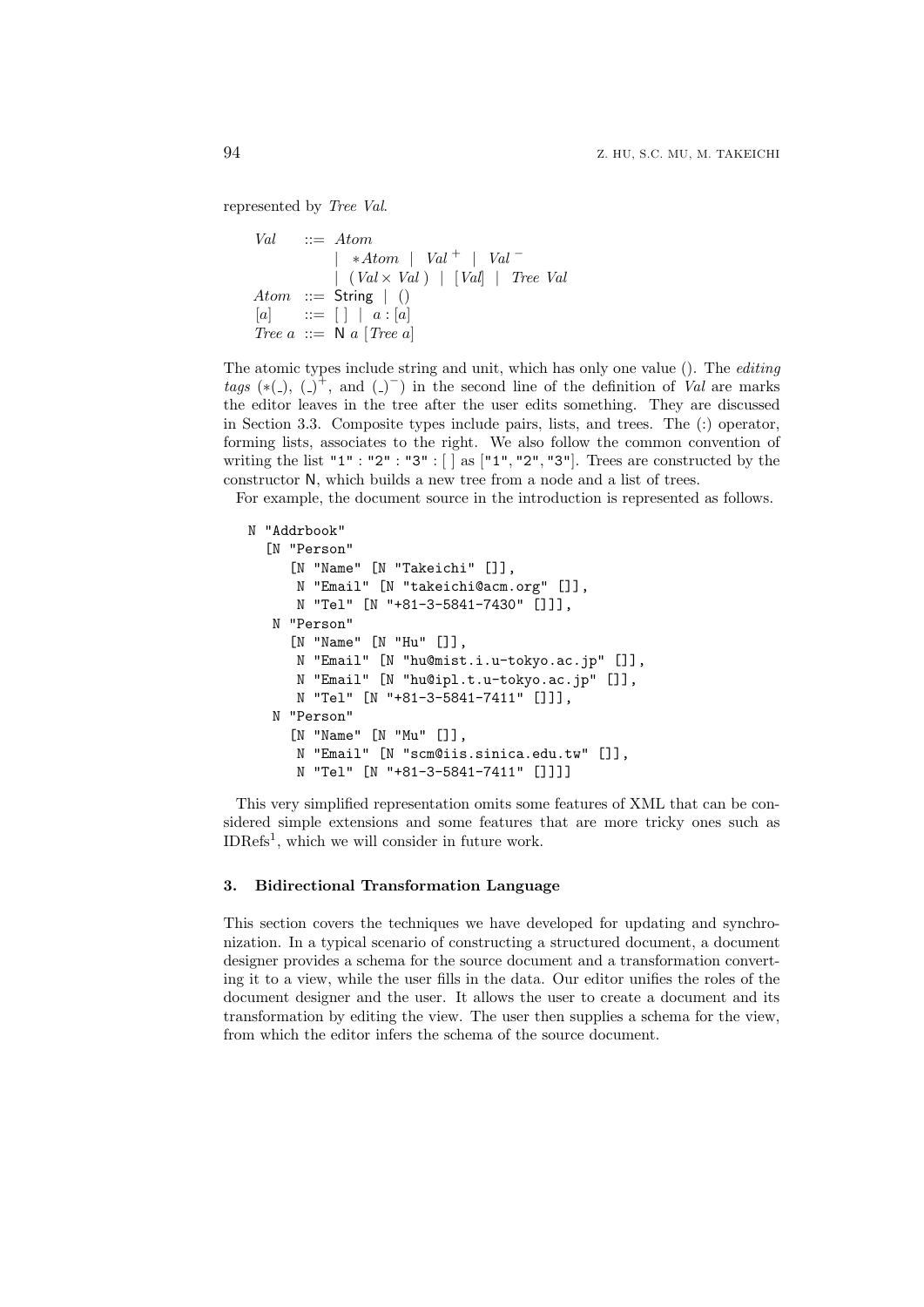This view-oriented approach requires a mechanism to relate the three components  $(T, D, \text{ and } X)$  through the view. It is similar to *view-updating* [1, 2, 6, 11, 19], as it is known in the database community: given a database and a query that produces a view from the database, the mechanism should reflect view modification back to the database. Two major requirements, however, set our approach apart from the usual applications in the database community.

- 1. The editor should be able to handle views that contain local data dependencies. For example, in Figure 2 the same names appear twice in the view. This requires synchronization between the view and the source as well as between mutually dependent parts in the view.
- 2. The editor should allow the user to modify not only the source but also the transformation. Therefore, the editor serves as a user interface for designing the transformation. In contrast, the transformation (query) in the context of database view-updating is usually assumed to be fixed.

In this section we address the first requirement and describe the techniques for synchronization, assuming a fixed transformation given by a document designer. The second requirement is discussed in Section 4, where we formulate an editor in which both the source and transformation can be altered by the user. We will introduce two programming languages, *X* and Inv. *X* is the interface language for the users of the editor to describe tree transformations, and it can be embedded into Inv, a general bidirectional language, to gain its bidirectionality. Section 3.1 describes how the formulation of synchronization and updating is split into two languages. To give a feel of how a document designer would use our system, we give an overview of the forward direction of *X* in Section 3.2, before talking about the semantics of Inv and how *X* is embedded in Inv in Section 3.3. We discuss the specification of our editor in Section 4.

## *3.1. From Injective Functions to Bidirectional Transformations*

The document designer in our system specifies a *forward* transformation from the source to a view. In addition, we need a *backward* updating for mapping a possibly updated view back to the source. Ideally, the document designer should only need to specify the former. The latter can be left for the system to derive, at least semiautomatically. This task resembles program inversion — given program  $p$ , derive another program that maps the output of  $p$  to the input of  $p$ . To achieve a clearer formulation of backward updating, we initially restrict ourselves to cases where the transformation is an injective function whose inverse can be derived trivially. In our earlier work [18], we defined a programming language, Inv, in which one can define only injective functions.

However, being able to invert injective functions is not enough. For example, every address book produced by the XSLT transformation in Figure 1 contains an index whose entries are consistent with the names appearing in the main body. Assume that the user changes one of the names in the index but not in the body. The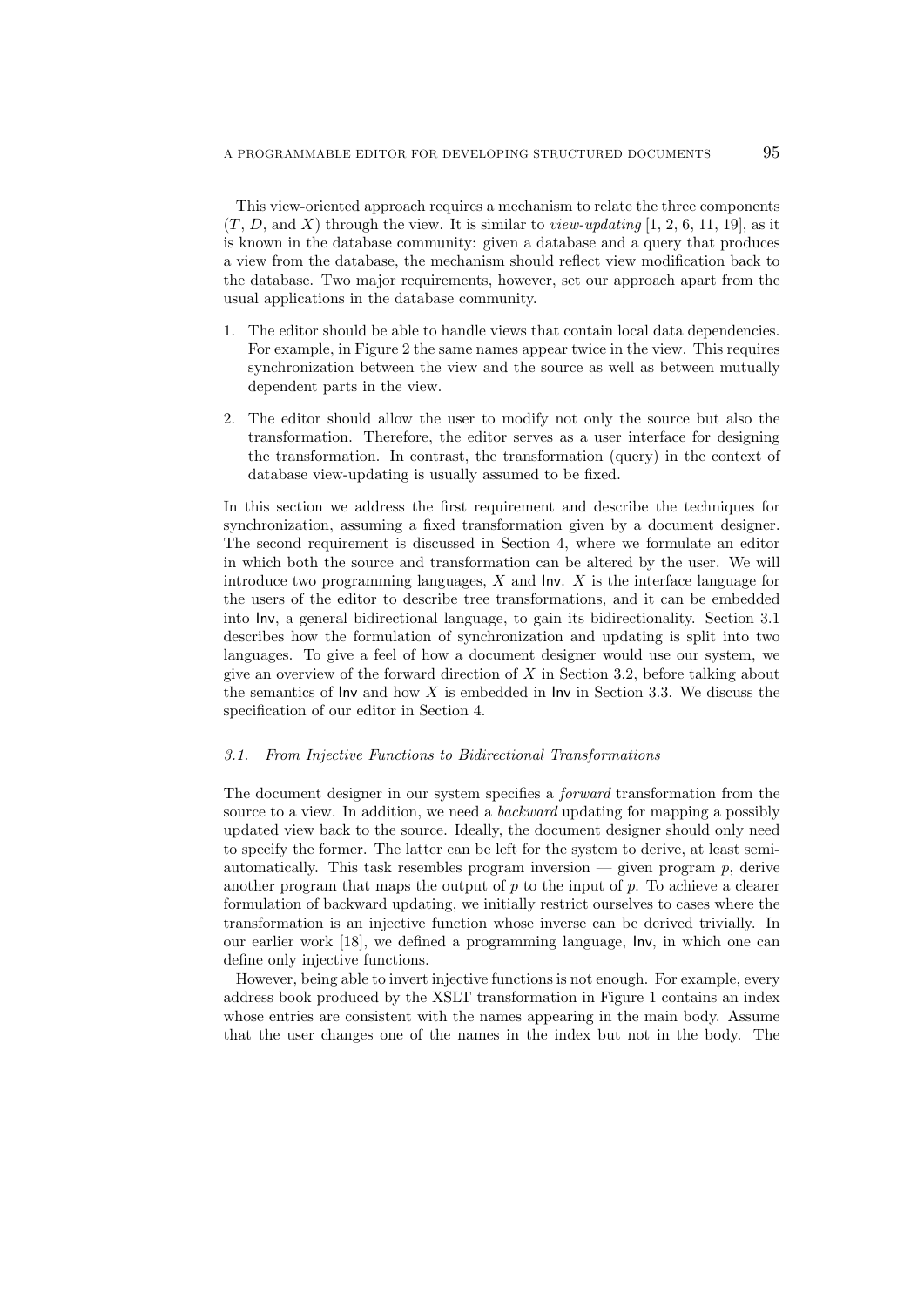altered, inconsistent view is not associated with any source. In general, the ability to duplicate information enables a programmer to define non-surjective functions, which opens the possibility that the altered view may not be in the range of the transformation. Still, it would be nice if the system were smart enough to guess the user's intention and update the source accordingly, before performing another forward transformation to produce a new, consistent view. Fortunately, a noninjective function can always be simulated by an injective function that pairs the result of the functions with a copy of the the input (hence, it is always injective). However, defining functions this way is error-prone, because it requires explicit manipulation of the copied input.

To resolve this problem, we have designed the interface language *X* with which the users of our editor can define transformations. The language *X* enables the document designer to define non-injective functions, as well as providing primitives designed for tree manipulation. Each *X* construct from *A* to *B*, injective or noninjective, can be embedded in lnv as an injective function of type  $A \rightarrow (A \times B)$ , where the *A* in the output is a copy of the input. The relation induced by the embedding defines the desired updating behavior.

#### *3.2. Language X*

Language *X* is influenced by similar languages proposed by Greenwald, Moore et al. [12] and Meertens [15]. At the language level, the main extension of *X* over these languages is a new construct, Dup, which performs duplication and thus describes data dependency inside the view.

*3.2.1. An Informal Introduction* A document designer, when programming in *X*, only needs to consider the forward (source-to-view) transformation. The backward updating is left to the system. To give the reader a feel of what it is like to program in *X*, in this section we informally summarize its semantics in the forward direction.

The syntax of *X* is given in Figure 3. Primitive transformations are denoted by non-terminal *B*. Compound transformations are formed by sequencing, product, conditionals, Map, or Fold.

A graphical explanation of the *X* constructs is given in Figure 4. User-defined primitive bidirectional transformations are introduced either by the construct GFun or by the construct NFun. The construct GFun takes a pair of functions *f* and *g*, while NFun takes only one function *f*. Their forward transformations are given by

```
GFun (f,g) = fNFun f = f.
```
Their difference is in the backward updating. In  $GFun (f, g)$ , function  $g$  is the inverse of  $f$  *in the range of*  $f$ , and vice versa, as specified by the two properties:

INV1 :  $f; g; f = f$  $INV2: g; f; g = g$ ,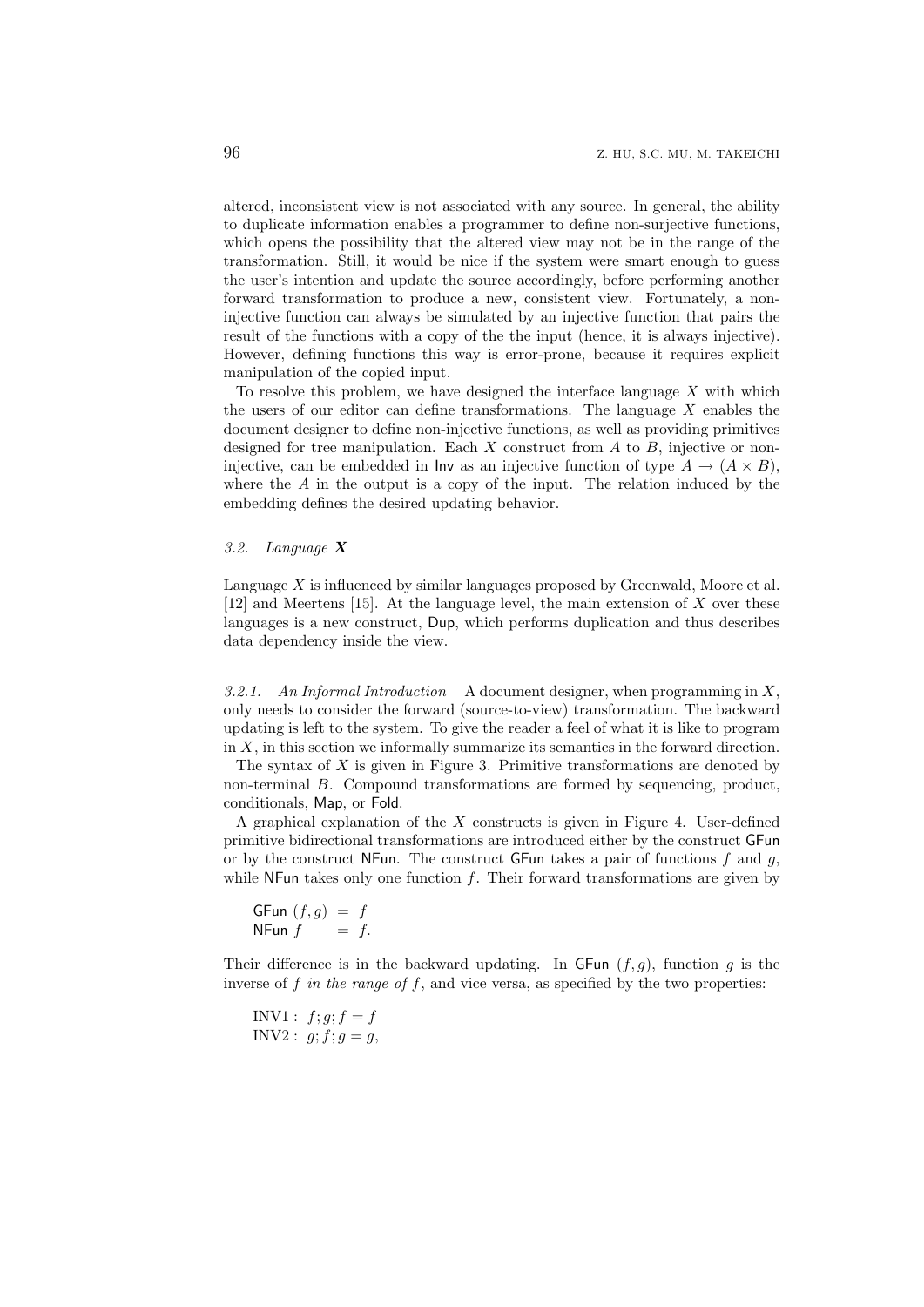

*Figure 3.* Language *X* for Specifying Bidirectional Transformations



*Figure 4.* Intuitive Explanation of *X* Constructs

where the semicolon denotes (reverse) function composition, defined by  $(f; g)$  *a* = *g* (*f a*). These two properties are satisfied by all Galois-connected pairs of functions, thus the name GFun. Function *f* is used for forward transformation, and *g* is used for backward updating. The construct NFun, on the other hand, takes any function as a forward transformation. The resulting view is assumed to be read-only. The construct NFun is usually used together with Dup (duplication, introduced below) to display information derived from other parts of the document. The derived information is "locked" from any editing action and can be updated only by editing the location from which the information was taken.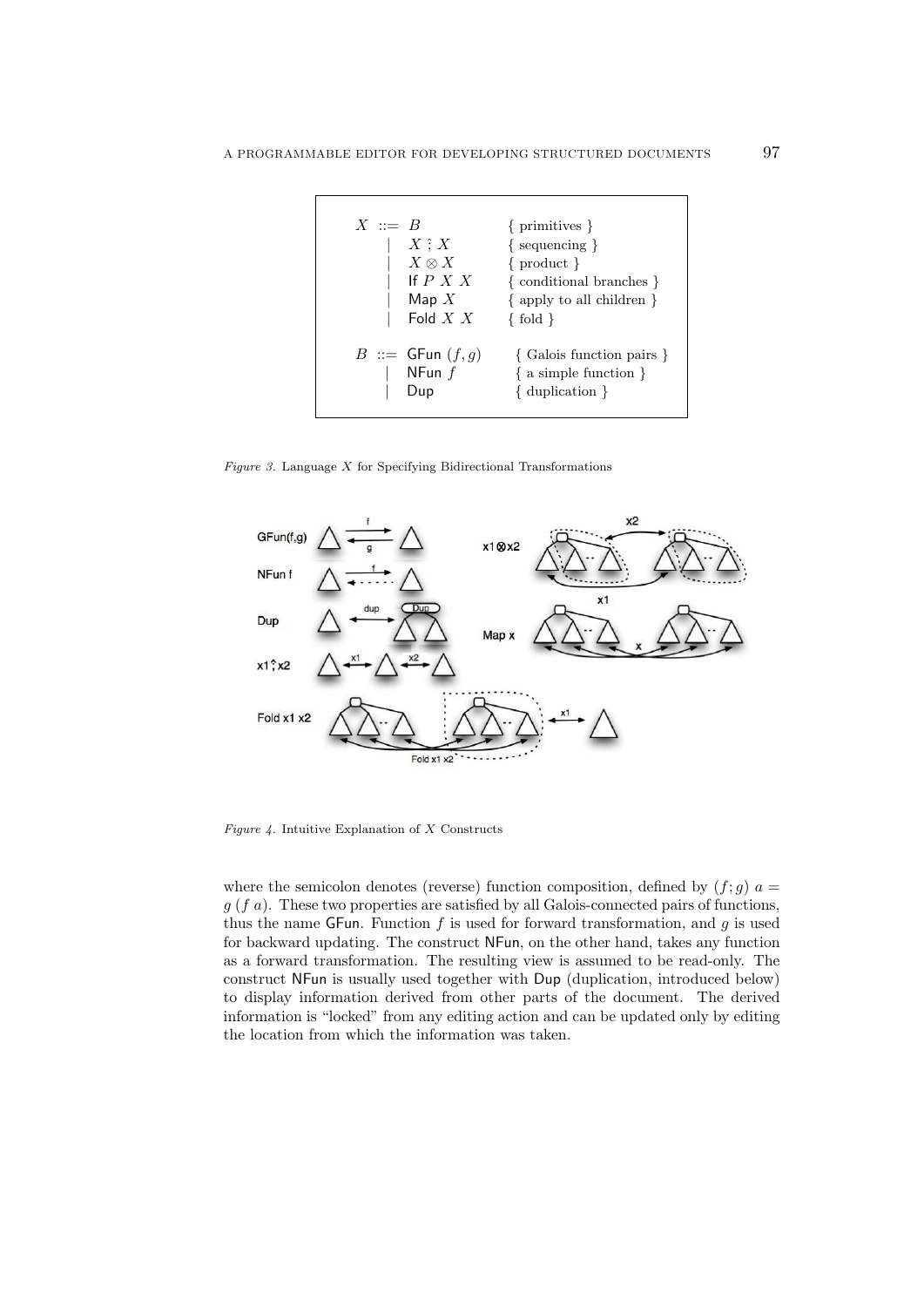A number of useful transformations can be defined in terms of GFun and NFun. The identity transformation is simply

 $idX = GFun (id, id).$ 

More examples will be given in the next section.

Construct Dup takes a tree and produces two copies of the input, connected by a special node labelled "Dup".

 $\text{Dup } t = \text{N }$  "Dup"  $[t, t]$ 

The Dup operator enables one to describe in *X* value dependency among different parts of the view — when one of the copies is edited by the user, the other should change as well.

Given two bidirectional transformations,  $x_1$  and  $x_2$ , the transformation  $x_1$ ;  $x_2$ informally means "do  $x_1$ , then do  $x_2$ " (for readability, we use reverse composition, where information flows from left to right):

$$
(x_1 \t; x_2) t = x_2 (x_1 t).
$$

The product construct  $x_1 \otimes x_2$  behaves similarly to products in ordinary functional languages, except that it works on trees rather than pairs. The input tree is sliced into two parts: the left-most child (immediate subtree) of the root, and the root plus the other subtrees. Transform *x*<sup>1</sup> is applied to the left-most child of the root, while  $x_2$  is applied to the rest. The results are then combined:

$$
(x_1 \otimes x_2) \quad (\mathsf{N} \quad n \ (t : ts)) = \mathsf{let} \ (\mathsf{N} \quad n' \; ts') = x_2 \ (\mathsf{N} \quad n \; ts)
$$
\n
$$
\mathsf{in} \ \mathsf{N} \ n' \ (x_1 \ t : ts').
$$

Combinator If  $p$   $x_1$   $x_2$  applies transform  $x_1$  to the input if the input satisfies predicate *p*. Otherwise, *x*<sup>2</sup> is applied.

If 
$$
p x_1 x_2 t =
$$

$$
\begin{cases} x_1 t, & \text{if } p t \\ x_2 t, & \text{if } \text{not } p t \end{cases}
$$

It may puzzle the reader why If is invertible. The answer is that in its Inv embedding we still keep a copy of the input, so we can simply perform the test again to determine which branch was taken. The details are given in Section 3.3.3.

The forward transform of Map *x* applies transformation *x* to all subtrees of the given tree, leaving the root label unchanged:

 $\text{Map } x \text{ (N } n \text{ ts)} = \text{N } n \text{ (map } x \text{ ts)},$ 

where the function *map* is defined by

*map*  $x$   $\begin{bmatrix} \end{bmatrix} = \begin{bmatrix} \end{bmatrix}$ *map*  $x(t:ts) = x t : map x ts.$ 

In Fold  $x_1$   $x_2$ ,  $x_2$  is applied to the leaves,  $x_1$  is applied to the internal nodes. Its forward transformation is given by

```
Fold x_1 x_2 (N n [ ]) = x_2 nFold x_1 x_2 (N n \text{ } ts) = x_1 (N n \text{ } (map \text{ } (\text{Fold } x_1 \text{ } x_2) \text{ } ts)).
```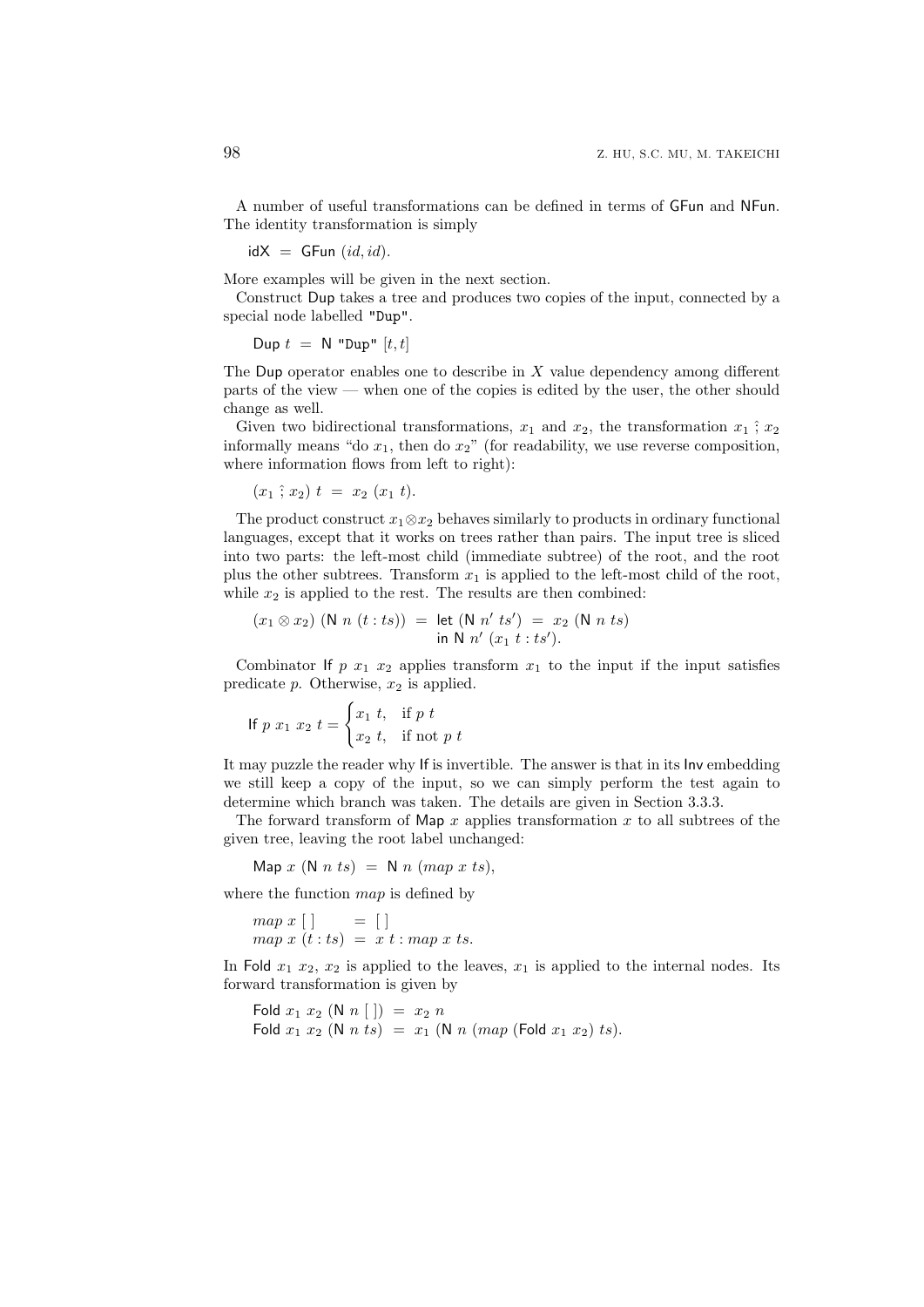*3.2.2. Examples* More *X* primitives defined using GFun are given in Figure 5. Some take an extra index  $(i \text{ or } n)$  as an argument. In such cases, they can be simply considered as macros defining a collection of functions since our syntax forbids the indices to be results of other *X* constructs. Another interesting transformation is given by

 $sortX = \text{GFun}(sortT, sortT)$ 

where the function *sortT* sorts the subtrees of the root based on the contents of the first child of of each subtree. While it is clear that *sortT* is not invertible, *sortT* and *sortT* do satisfy properties INV1 and INV2.

Transformation constX *v* maps any source to a constant view. Transformation numberX computes the number of the children (immediate subtrees) of the root of the source tree. They are defined, respectively, by

```
constX t = NFun (\lambda x. t)numberX = NFun (show \circ length \circ children),
```
where function *children* extracts the list of children of the root of a tree, *length* computes the length of a list and *show* converts a number into a string. Transformation Dup  $\hat{i}$  (number  $X \otimes idX$ ) maps the input tree to a new tree with two children, the first one being the number of the children of the input tree, while the second one a copy of the input. Although the number in the new tree is not editable because transformation numberX is defined in terms of NFun, its value is updated if we remove a child from or add a child to the copied tree in the view.

Transformation keepX returns the first child of a tree:

```
keepX = (idX ⊗ constX (N "tmp" [ ])) ˆ; hoistX "tmp",
```
where hoistX is as defined in Figure 5. We adopt the convention in Haskell that application binds tighter than infix operators. Therefore the definition above should be parsed as (idX ⊗ (constX (N "tmp" [ ])))  $\hat{ }$ ; (hoistX "tmp")

The following *X* programs define some useful transformations on trees. Transformation insertFstX *v* inserts document *v* as the leftmost child of the root, transformation deleteFstX deletes the leftmost child, and transformation modifyRootX *n* overwrites the root label to *n*.

| insert $F$ st $X$ $v$ | $=$ insertHoleX $\hat{ }$ ; (replaceHoleX $v \otimes idX$ )                              |
|-----------------------|------------------------------------------------------------------------------------------|
| deleteFstX            | $=$ (const $X \Omega \otimes idX$ ); deleteHoleX                                         |
|                       | modifyRootX $n =$ insertFstX (N $n \mid$  ) $\hat{ }$ ; exchangeX $\hat{ }$ ; deleteFstX |

To manipulate an arbitrary subtree, we introduce the concept of *paths*. A path is a sequence of non-negative integers  $[i_1, i_2, \ldots, i_n]$ , denoting the subtree obtained by going into the  $i_1$ -th child of the root, then into the  $i_2$ -th child, and so on. For example,  $\vert \vert$  denotes the root node (or the entire tree), and  $\vert 0 \vert$  denotes the first child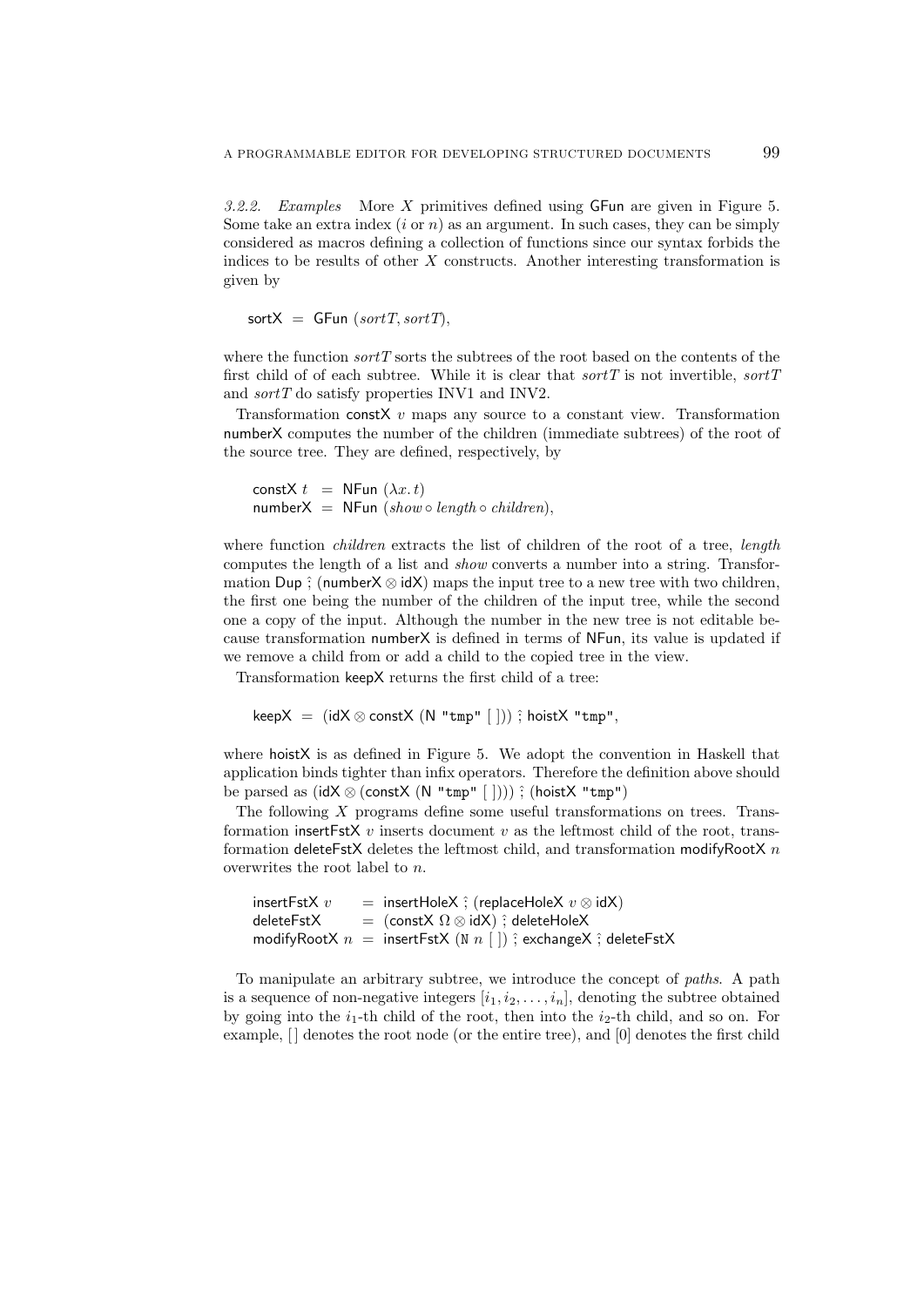*•* fromPivotX *i* moves the leftmost subtree rightwards such that it ends up being the *i*th subtree (counting from 0). toPivotX *i* does the inverse.

```
from PivotX i = GFun (f, f^{-1})\text{toPivotX} \, i = \text{GFun} \, (f^{-1}, f)where f(\mathbb{N} n(t:ts)) = \mathbb{N} n(take \, i \, ts + [t] + drop \, i \, ts)
```
*•* sinkPivotX *i* moves the leftmost subtree one level down, such that it becomes the first child of the *i*th subtree in the result. liftPivotX *i* does the inverse.

```
sinkPivotX i = GFun (f, f^{-1})\text{liftPivotX} i = \text{GFun}(f^{-1}, f)where f(\mathbb{N} n(t:ts)) = \mathbb{N} n(take \text{ } i \text{ } ts)+ [N m (t: us)] + drop (i + 1) ts)
     where N m us = ts!!i
```
*•* hoistX *n*: If the root has label *n* and single child *t*, then the result is *t*. newRoot *n* makes the current tree the single child of a new root with label *n*.

```
\begin{array}{rcl} \mathsf{hoistX} \ n & = & \mathsf{GFun} \ (f^{-1},f) \ \mathsf{newRootX} \ n & = & \mathsf{GFun} \ (f,f^{-1}) \end{array}where f t = N n [t]
```
*•* exchangeX exchanges the root label with the label of the leftmost child (which is assumed to have no children).

exchange $X = GFun (f, f)$ **where**  $f(\mathbb{N} n(\mathbb{N} m[[:ts])) = \mathbb{N} m(\mathbb{N} n[]: ts))$ 

*•* insertHoleX inserts Ω, a special tree denoting a hole, as the leftmost child of the root. deleteHoleX deletes the hole appearing as the leftmost child of the root.

 $insertHoleX = GFun (f, f^{-1})$  $\det$ **eleteHoleX** = **GFun**  $(f^{-1}, f)$ **where**  $f(N \ n \ ts) = N \ n \ (\Omega : ts)$ 

*•* replaceHoleX *t* replaces the hole with tree *t*.

 $replaceHoleX t = GFun (f, f<sup>-1</sup>)$ where  $f \Omega = t$ 

*Figure 5.* Some useful *X* primitives defined using GFun. We adopt Haskell precedence rules, where application binds tighter than infix operators such as  $(+)$ ,  $(.)$ , etc.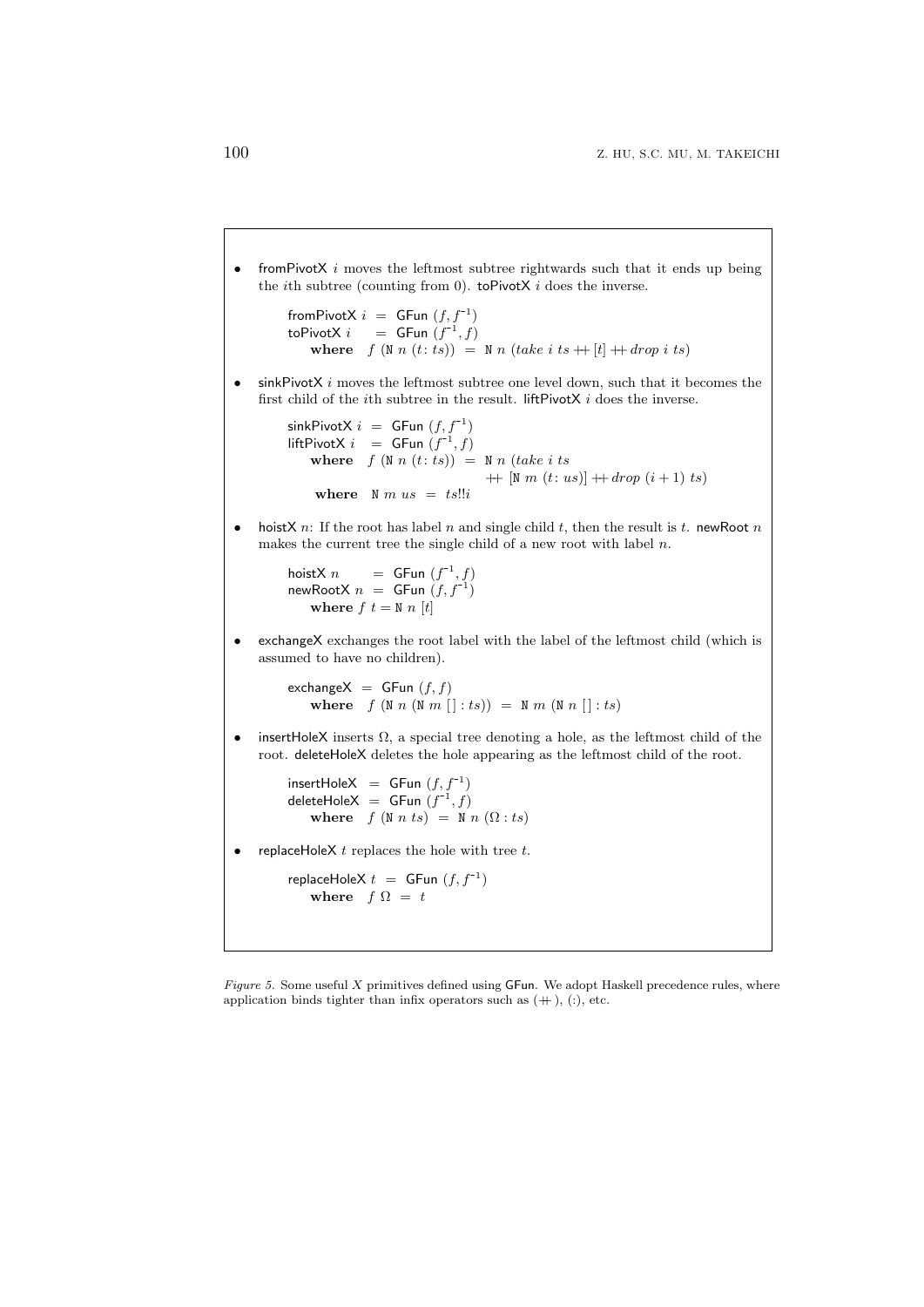of the root. We define a collection of functions indexed by paths as follows.

| apply $X \cap x$       | $= x$ |                                                                                  |
|------------------------|-------|----------------------------------------------------------------------------------|
| applyX $(i:is)$ x      |       | = toPivotX $i \hat{ }$ ; (applyX $is x \otimes idX$ ) $\hat{ }$ ; fromPivotX $i$ |
| from Pivot $XP[i]$     |       | $=$ from Pivot X i                                                               |
| from Pivot XP $(i:is)$ |       | = sinkPivotX $i$ ; applyX $[i]$ (fromPivotXP $is$ )                              |
| toPivotXP $[i]$        |       | $=$ toPivotX i                                                                   |
| toPivotXP $(i:is)$     |       | $=$ applyX [i] (toPivotXP is); liftPivotX i                                      |

Transformation apply  $X$  *p* x applies transformation x to the subtree at path *p* while leaving the rest of the tree unchanged. Transformations fromPivotXP and toPivotXP are like fromPivotX and toPivotX but take paths as arguments. Transformation fromPivotXP  $p$  moves the pivot, the first child of the root, to path  $p$ , while toPivotXP moves the subtree at path *p* to the pivot position. Although they are written as curried functions accepting paths and thus not part of X, they are intended as macros yielding X terms. With them, transformation move  $p_1$   $p_2$ , which moves the subtree at  $p_1$  such that it ends up at path  $p_2$ , can be defined by

moveX  $p_1$   $p_2$  = toPivotXP  $p_1$  ; fromPivotXP  $p_2$ .

Similarly, we can define other editing functions; insertX  $p \, v$  inserts document  $v$  to the tree at path  $p$ , transformation deleteX  $p$  deletes the subtree at path  $p$ .

```
\textsf{insertX}\; p\; v\; =\; \textsf{let}\; p' \; +\; |i|=p\; \textsf{in}\; \textsf{applyX}\; p'\; (\textsf{insertFstX}\; v\; \hat{;}\; \textsf{fromPivotX}\; i)deleteX p = toPivotXP p \hat{ }; deleteFstX
```
Recall the transformation that converts the source in Figure 1 to the view in Figure 2, where the main difference between the view and the source is that the entries in the view are sorted, and the view has an additional index of names. This transformation can be coded in *X* as follows.

sortX  $\hat{ }$ ; Dup  $\hat{ }$ ; applyX [0] (modifyRootX "Index" ; Map keepX) ; moveX [0] [0*,* 0] ˆ; modifyRootX "IPL"

We start by sorting the address book based on the names by sortX and duplicating the address book. We then keep only the name (first child) for each person in the duplicated address book using Map keepX, and change the root name to "Index" using modifyRootX "Index". Finally, we move the index of names next to the body, and modify the root label to "IPL".

# *3.3. Language* Inv *and X Embedding*

The language Inv was designed by the authors [17] to study bidirectional updating. Expressions in Inv define binary relations over *Val* that are used to handle bidirectional updating. In this section we will introduce Inv, before giving an embedding of *X* in Inv, thereby giving *X* a precise semantics. The purpose is that, through the embedding, *X* constructs gain bidirectionality too.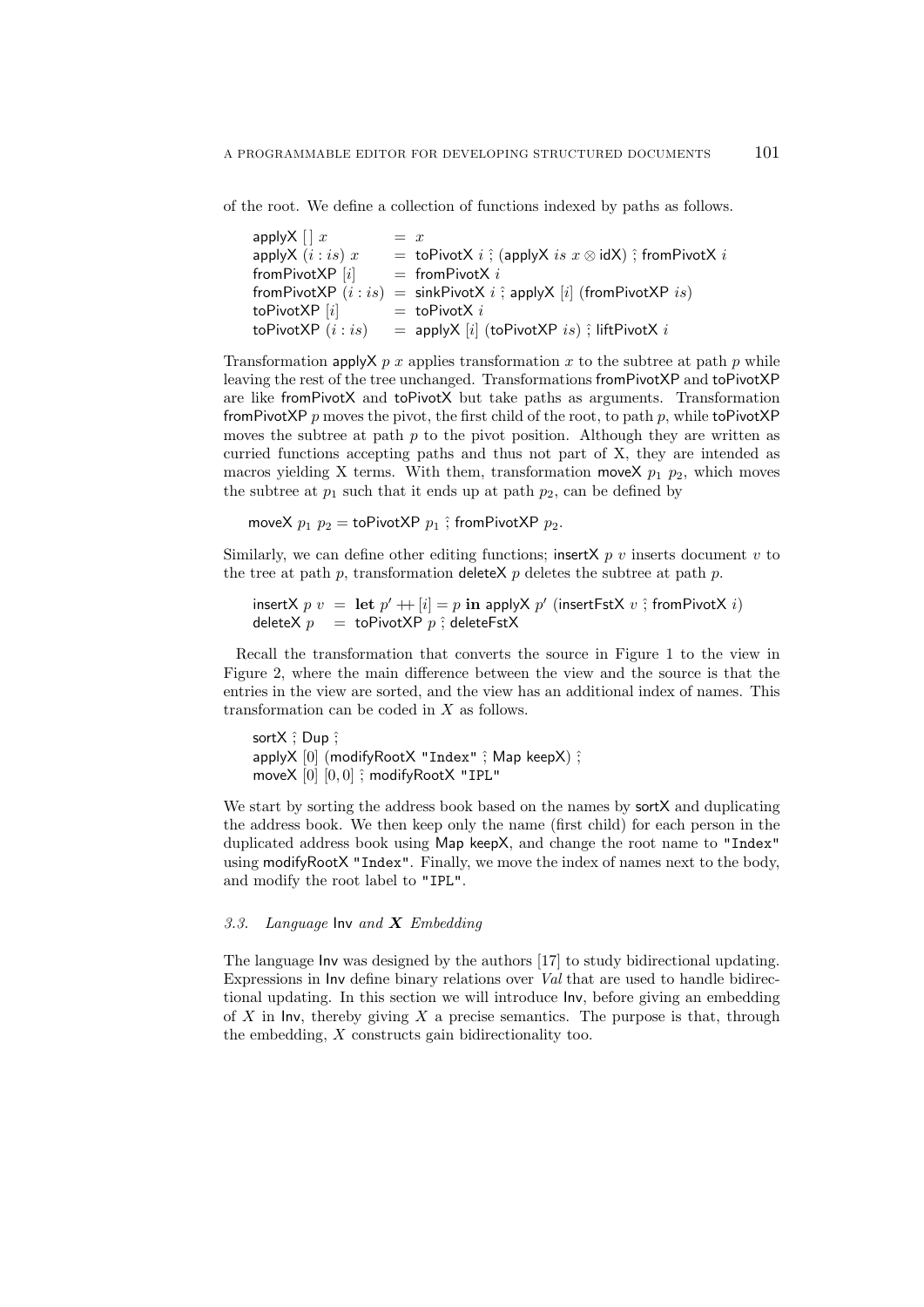```
Inv ::= Inv' | nil | cons | node | P? | V| δ | dupNil | dupStr String
          | Inv; Inv | id | Inv ∪ Inv
          | Inv × Inv | assocr | assocl | swap
          \mu(V: \text{Inv})| prim (f, g)
```
*Figure 6.* Language Inv.

In Section 3.3.1 we briefly introduce Inv, and in Section 3.3.2 we discuss how it handles duplication and aligns items in different lists. The discussion here is a summary of the authors' previous work [17]. The embedding is presented in Section 3.3.3. For a transformation to be used in an editor, it has to satisfy a set of constraints, called *bidirectionality*, given in Section 3.3.4.

*3.3.1. A Quick Overview of* Inv Recall the datatype *Val* defined in Section 2.

*Val* ::= *. . . | ∗Atom | Val* <sup>+</sup> *| Val <sup>−</sup> | . . .*

We assume that our backward updating is done in an *online* setting – the user makes changes to a view using an interface provided by the system, and the system performs the corresponding update immediately after each change is made. It is in contrast to *off-line* updating [12], where the user is given a copy of the data, allowed to alter it in all the ways she likes with whatever tools, before executing a command to integrate the data back to the system. In the online scenario, the system is able to record what the user just did by using the *editing tags*  $*($ ),  $($ )<sup>+</sup>, and  $($ )<sup>−</sup>. The \*( $\Box$ ) tag applies to atomic values (strings) only. When the user changes the value of a string, the editor marks the string with the *∗*( ) tag. The  $($ - $)^+$  tag indicates that the tagged element is newly inserted by the user. When the user deletes an element, it is wrapped by a  $($ )<sup> $-$ </sup>, indicating that it should be deleted but is temporarily left there for further processing. Values containing any of the tags are called *tagged*.

Figure 6 shows the syntax of the subset of Inv we need for this article. The nonterminal *P* denotes predicates (boolean-valued functions on *Val*), and *V* denotes a finite set of variable names. Although there are variables, Inv is basically a pointfree language in the sense that programs are defined directly on functions, since there is no *let* expression and the only way to introduce a variable is in a fixedpoint operator (to be discussed later). The semantics of Inv is given in Figure 7. The semantic function  $\llbracket \cdot \rrbracket_n$  takes an environment  $\eta$  and maps an Inv construct to a binary relation on *Val*. If we restrict the domain and range to non-tagged values, each construct reduces to a partial injective function on *Val*. The environment is a mapping from variables to relations. We write  $\Box$  when the environment is empty.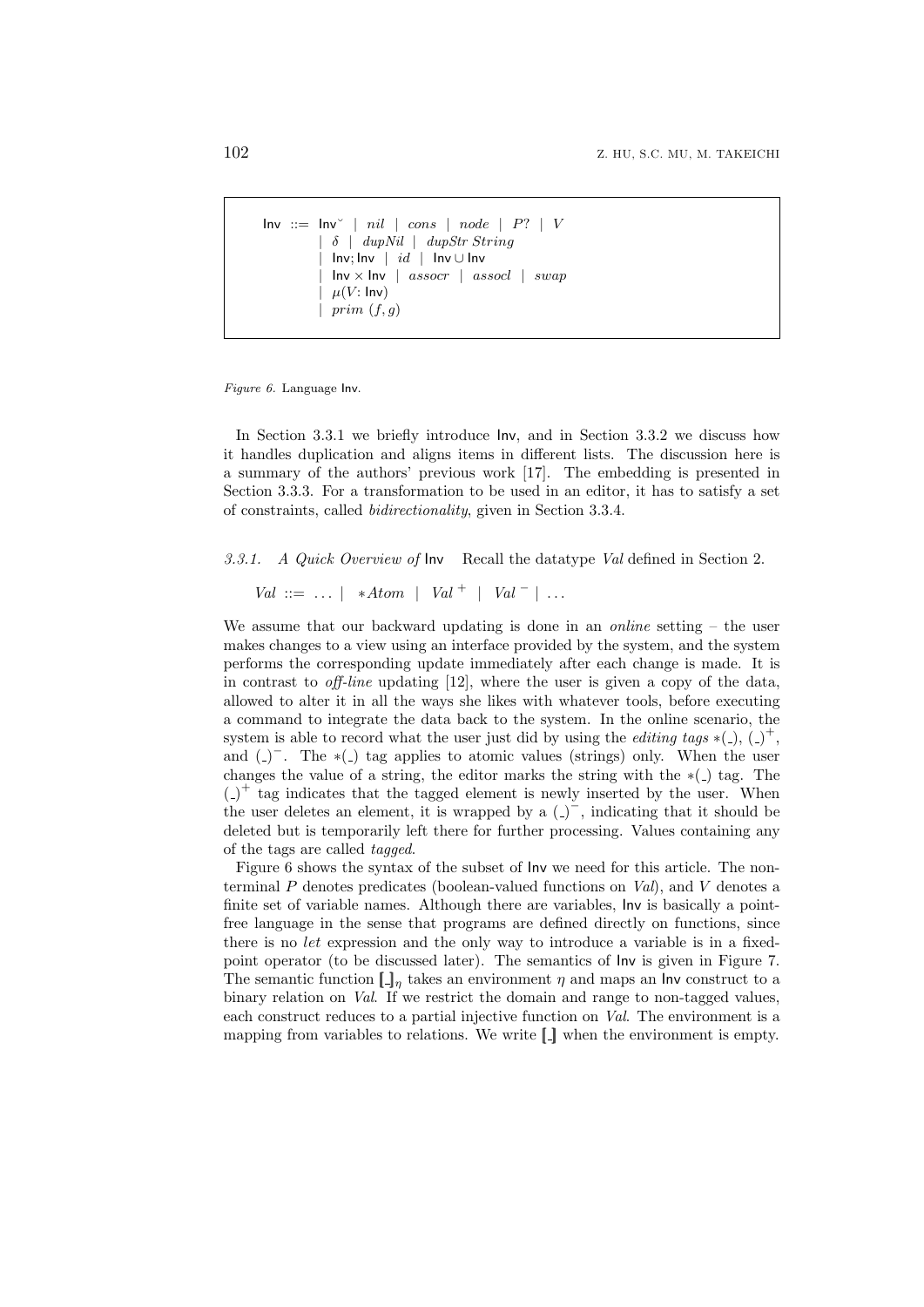A list is built by constructors *nil* and *cons*, where the input of *nil* is restricted to unit type. Constructor *node* produces a tree from a pair consisting of a label and a list of subtrees. One can also produce an empty list or a string using *dupNil* or *dupStr*.

Function *id* is the identity function, the unit of composition. Functions *swap*, *assocl*, and *assocr* distribute the components of the input pair.

Several constructs are defined using their corresponding operations on relations. Relation composition and product are defined by

$$
f; g = \{(a, c) \mid (a, b) \in f \land (b, c) \in g\}
$$
  

$$
(f \times g) = \{((a, c), (b, d)) \mid (a, b) \in f \land (c, d) \in g\}.
$$

Union of relations is usually used to model conditional branches. However, we need to put another restriction on the two branches — that their domains and ranges, when restricted to non-tagged values, must be disjoint. Therefore we define a *⊎* operator:

```
f \uplus g = f \cup g, if (dom_{nt} f \cap dom_{nt} g) = (ran_{nt} f \cap ran_{nt} g) = \emptysetdom_{nt} f = \{a \mid (a, b) \in f \land a \text{ not tagged}\}ran_{nt} f = \{b \mid (a, b) \in f \land b \text{ not tagged}\},\
```
where  $\emptyset$  denotes the empty set, and  $f \oplus g$  is only defined for  $f$  and  $g$  satisfying the side condition in the definition. The definition of union in Figure 7 is in terms of *⊎*, which ensures that the union does define an injective function when restricted to non-tagged values. The composition, product, and union constructs in Inv make use of these definitions.

All functions that move the components in a pair around can be defined in terms of *assocr*, *assocl*, *swap*, and the product. We find the following functions useful for defining other Inv programs.

```
subr = assocl; (swap \times id); assocrtrans = assoc; (id \times subr); assocl
```
For non-tagged values, we have *subr*  $(a, (b, c)) = (b, (a, c))$ , and  $trans((a, b), (c, d))$  $((a, c), (b, d)).$ 

The  $\delta$  operator duplicates its argument. We restrict the use of  $\delta$  to strings.

Only injective functions have inverses. The *relational converse* is a generalisation of the concept of inverses to relations. The converse *◦* of relation *R* is defined by

$$
(b, a) \in R^{\circ} \equiv (a, b) \in R.
$$

In lnv we have a *reverse* operator,  $($ ) $)$ <sup> $\circ$ </sup>, which, when the input is restricted to non-tagged values, coincides with the relational converse. The reverse of *cons*, for example, decomposes a non-empty list into the head and the tail. The reverse of *nil* matches only the empty list and maps it to the unit value. The reverse of *swap* is itself, and *assocr* and *assocl* are reverses of each other. The reverse of *δ*, when the input contains no tags, is a partial function accepting only pairs of identical elements. Therefore, the inverse of duplication is an equality test.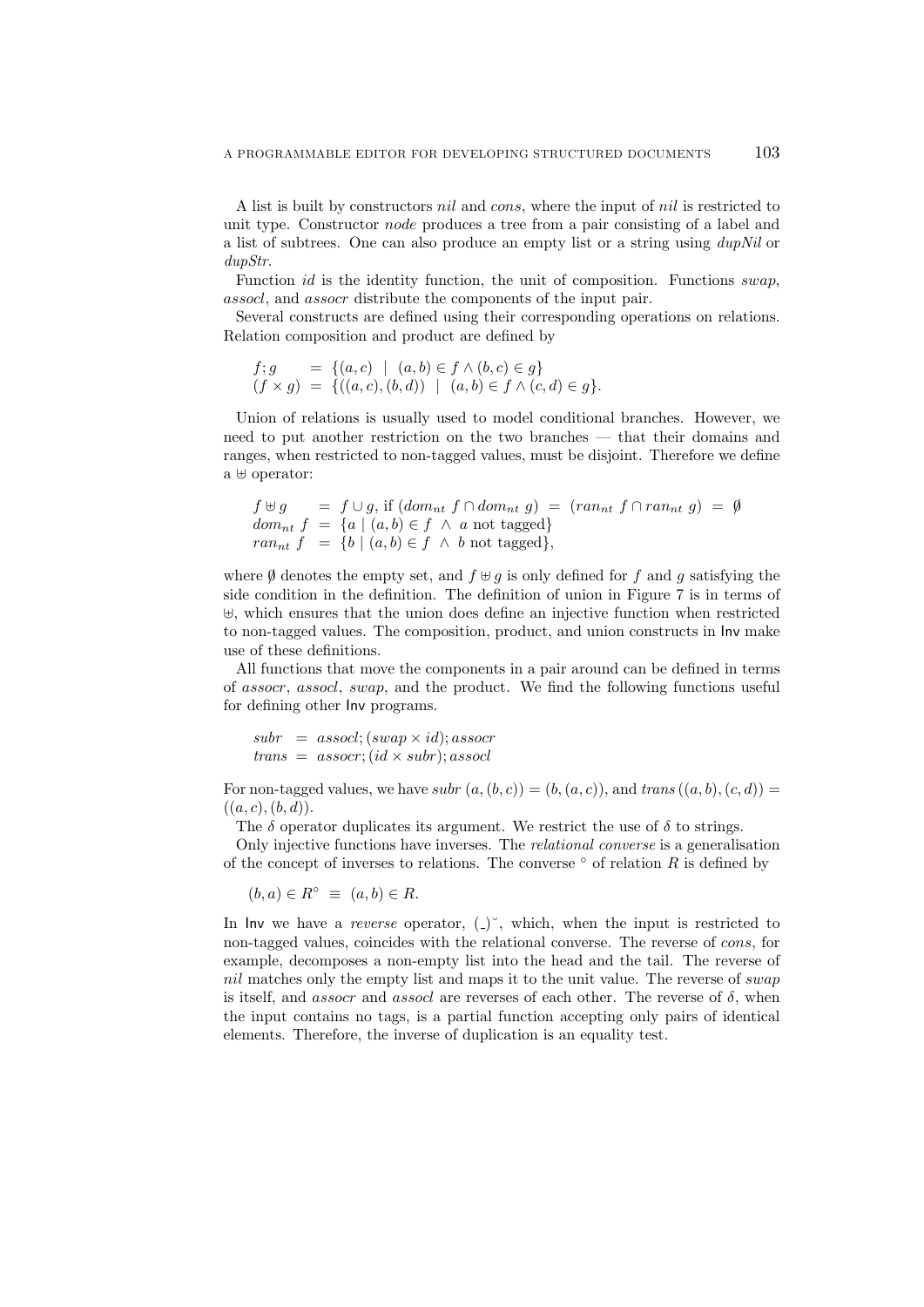However, when the input contains editing tags, the reverse is more than the converse. Tagged values are not in the range of the transformation, and the reverse operator is responsible for looking for a suitable source for these values. When the user edits an atomic value, for example, the action is marked with  $a * ( )$  tag. When the two values passed to  $\delta^{\sim}$  are not the same and one of them was edited by the user, the edited one should get precedence and be passed along. Therefore, (*∗n, m*) is mapped to *\*n* by  $\delta^{\sim}$ . If both values are edited, they have to be the same.

How the reverse operator distributes into composition, products, union, and fixedpoints is defined by the rules in Figure 7.

The fixed-point  $\mu(Y: expr)$ , where *expr* is an Inv expression possibly containing a variable *Y* , is used to define recursion. The variable *Y* here is use to "tie the knot" — the semantics of  $\langle Y : \exp \rangle$  is a function mapping relations to relations. To compute the fixed-point, we have to be sure that *〈Y* : *expr〉* is continuous on a CPO, but for purpose of this paper, we will not repeat the standard domain theoretic construction. A number of list processing functions can be defined using the fixedpoint operator. The function *map* applies the given function to each element of the input list. The function  $unzip : [(a \times b)] \rightarrow ([a] \times [b])$  transposes a list of pairs into a pair of lists, for example, mapping  $[(1, a), (2, b), (3, c)]$  to  $([1, 2, 3], [a, b, c])$ . Their definitions in Inv are exactly the point-free (that is, omitting variables and using function composition instead) counterparts of their usual definitions:

$$
map f = \mu(Y: nil\breve{ }; nil \cup
$$
  
\n
$$
cons\breve{ }; (f \times Y); cons)
$$
  
\n
$$
unzip = \mu(Y: nil\breve{ }; \delta; (nil \times nil) \cup
$$
  
\n
$$
cons\breve{ }; (id \times Y); trans; sync).
$$

The *sync* operator is equivalent to  $(cons \times cons)$  on non-tagged values. Its role in backward updating is essential, and we elaborate in the next section on its interaction with the reverse operator.

Finally, both the forward and backward transform of the *prim* construct are given explicitly. This is used to define some basic *X* constructs.

*3.3.2. Duplication and Alignment* We explain how Inv handles propagation of editing tags with a minimal amount of annotation in reverse computation. Consider the function *zip*, well-known by functional programmers, which takes a pair of lists and returns a list of pairs by pairing up elements at corresponding positions. For example it maps  $([1, 2, 3], [a, b, c])$  to  $[(1, a), (2, b), (3, c)]$ . We use *zip* as the key function that makes the address book example (in Figure 1 and 2) work. Consider the pair of lists  $([1, 2, 3], [a, b^-, c])$ . Imagine that the left component is in fact the index of names, the right component is the list of entries, and the ( ) *−* tag denotes that the user just deleted an entry. In this case *zip* should map the input to  $[(1, a), (2, b)^-, (3, c)]$  — the corresponding name is deleted as well. If we insert a name in the index, say  $([1, 2, 4<sup>+</sup>, 3], [a, b, c]),$  *zip* should map it to  $[(1, a), (2, b), (4, d)^{+}, (3, c)]$  for some arbitrary *d*. Still, we wish to be able to simply define  $zip = unzip'$ . Furthermore we hope that, through carefully designed semantics for primitives like *cons* and *sync*, all the Inv functions we define will be able to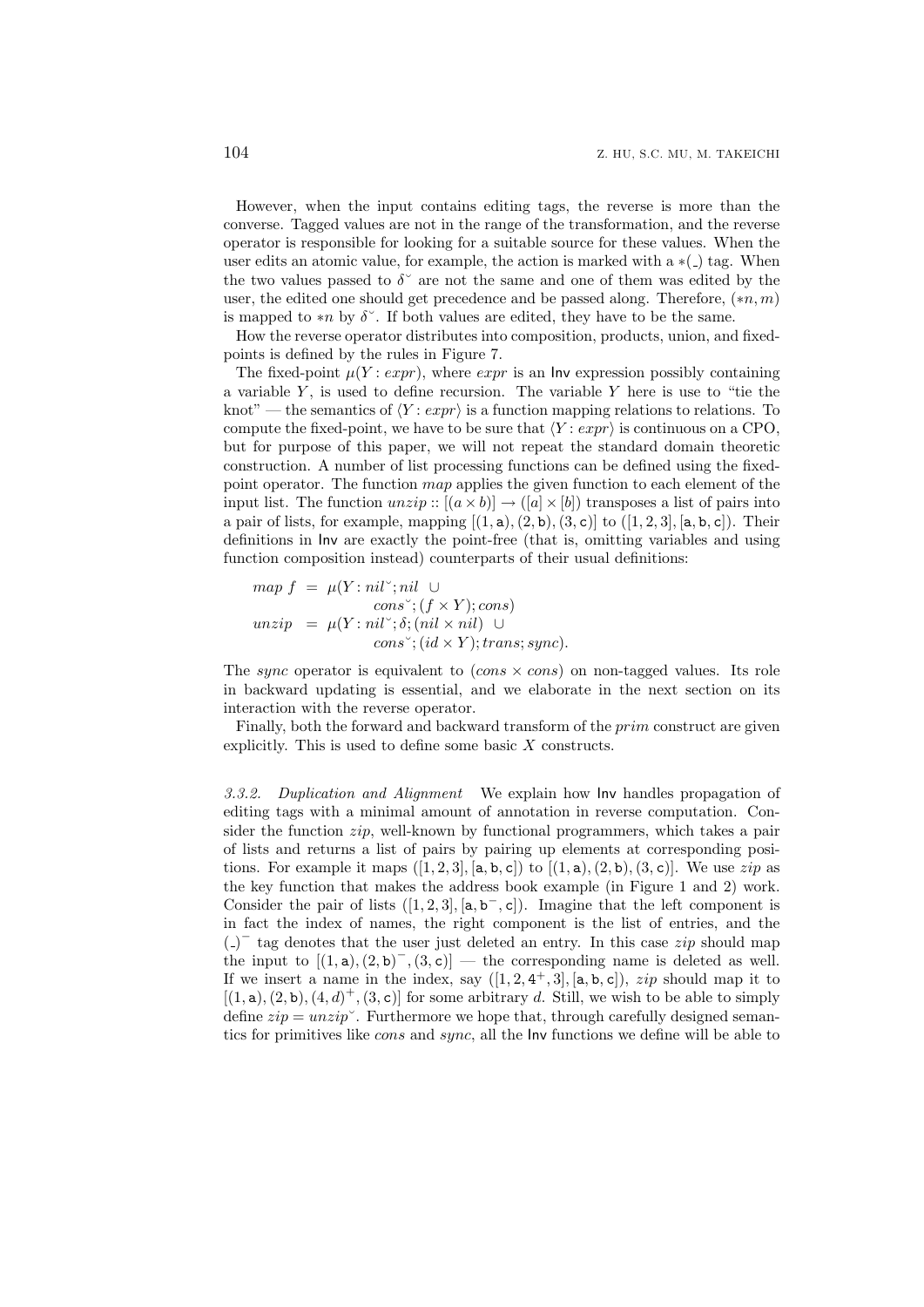handle the editing tags with a minimal amount of annotation (for example, using *sync* in place of (*cons × cons*)). Note that this annotation is only necessary at the level of Inv. The *X* constructs are designed such that all annotations are hidden in the embedding.

The discussion to follow is a simplified version of that in our previous work [17], from which certain aspects (in particular, algebraic rules for reasoning about Inv expressions) have been omitted.

We define several auxiliary functions. The partial functions *cn*, *cn*<sup>+</sup>, and *cn<sup>−</sup>* take an element and a list and construct a list only if the element is not tagged, tagged by  $(-)^+$ , and by  $(-)^-$  respectively (thus  $\llbracket const \rrbracket_{\eta} = cn \cup cn^+ \cup cn^-$ ). A partial function,  $notag = (cn<sup>°</sup>; cn) \cup [nil<sup>°</sup>; nil]$ , passes along only the lists whose first element is not tagged. Functions *del* and *ins* introduce an  $($ )<sup> $+$ </sup> or a  $($ )<sup> $-$ </sup>, respectively, if the input is not tagged.

Expanding the definition of *zip* and distributing the reverse operator inwards, the construct *sync*˘ indicates that the two lists passed to *zip* must be synchronised. The forward direction of the *sync* operator is defined by  $[sync]_n = [(cons \times cons)]_n$ . Its reverse, *sync*˘, takes a pair of lists and extracts their first elements. When one or both of the lists have a tagged element in its head, *sync*˘ is responsible for tagging the corresponding element in another list or delaying the extracting of the element, such that *zip* behaves as described above.

The first line of the definition of *sync* in Figure 7 says that when the first elements of both lists are not tagged or wrapped by the same tag, we simply extract both of them. The second line says that when only one of them has a  $($ have to add a  $($ )<sup> $-$ </sup> tag to the other one. The third line is for the case when only one of them has a  $\left( \_ \right)^{+}$  tag. We use the converse of *snd* to introduce an arbitrary element. For example,  $[sync^{\dagger}]$  maps  $(a^- : x, b : y)$  to  $((a^-, x), (b^-, y))$  and maps  $(x, b^+ : y)$  to  $((c^+, x), (b^+, y))$  for some arbitrary *c*, if the head of *x* is not tagged. The tags generated by *sync*˘ are then processed by the *trans* and products in *zip*. The relation [*|zip*]*|* constructed in this way performs the mapping described at the beginning of this section.

The  $\delta$  operator copies (and in the reverse direction, unifies) atomic values only. To unify structural data, we have to synchronise their shapes as well. Here *zip* plays an essential role. We can use it to define a generic duplication operator. Let *dup<sub>a</sub>* be a type-indexed collection of functions, each having type  $a \rightarrow (a \times a)$ :

$$
dup_{String} = \delta
$$
  
\n
$$
dup_{(a \times b)} = (dup_a \times dup_b); trans
$$
  
\n
$$
dup_{[a]} = (map \; dup_a); unzip
$$
  
\n
$$
dup_{Tree} = \mu(Y : node^*; (dup_{String} \times map \; Y); trans; (node \times node)).
$$

The definition for  $dup_{[a]}$  says that to duplicate a list we should duplicate each element and unzip the resulting list of pairs. The use of *unzip* synchronises the shapes of the two lists in the backward updating. For example, when the input to  $dup_{[String]}$ <sup> $\check{ }$ </sup> is the pair  $([a, c], [a, b^+, c]),$   $unzip \check{ } = zip$ , now a relation on nontagged values, non-deterministically maps the input to  $[(a, a), (d, b^+), (c, c)]$  for an arbitrary *d*. The list of pairs is then processed using  $(map \,dups_{tring})$ <sup>"</sup>. Since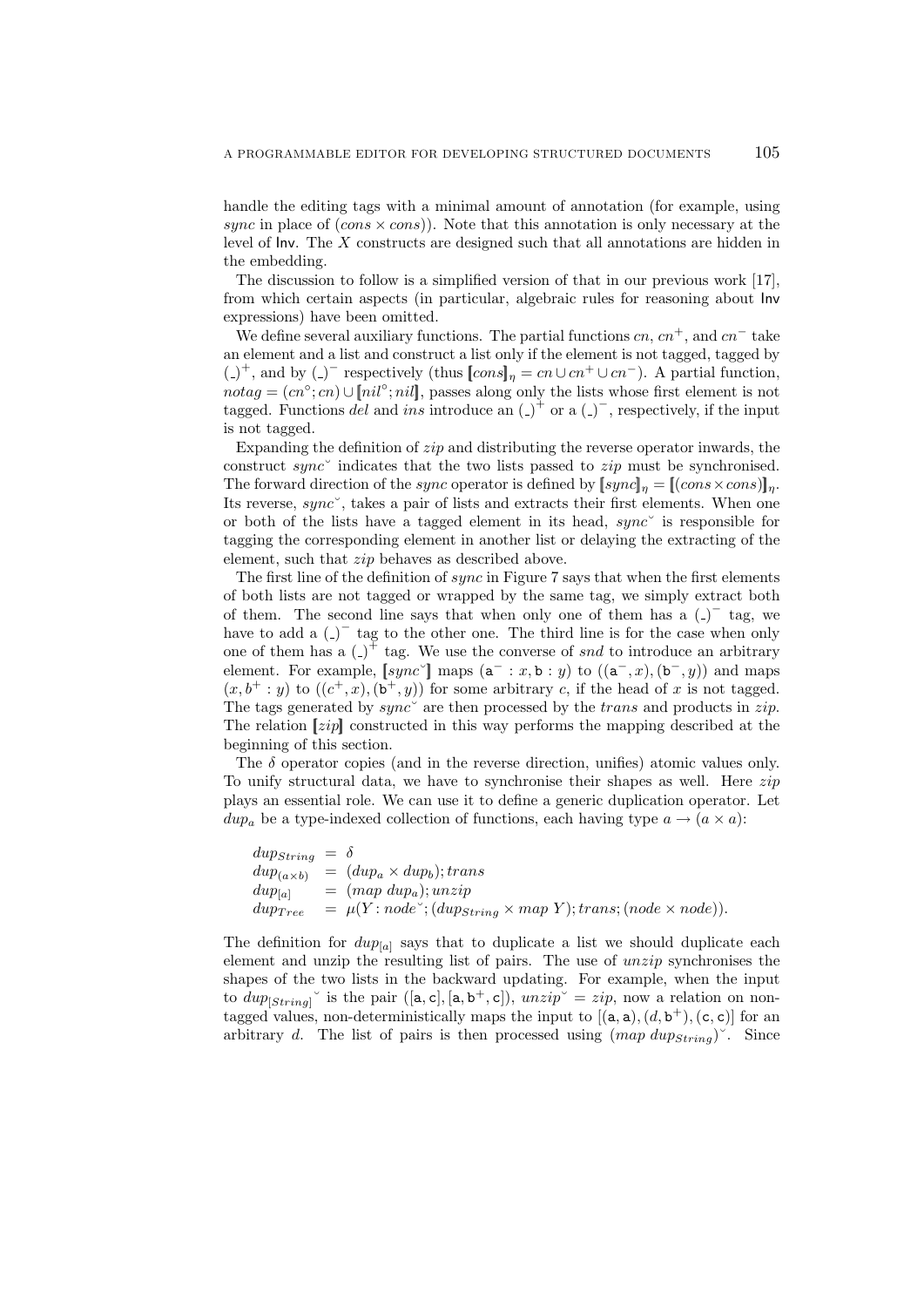Inv **Constructs**

$$
[nil]_{\eta}( ) = [] \qquad [prim (f,g)]_{\eta} = f
$$
  
\n
$$
[cons]_{\eta}(a,x) = a:x
$$
  
\n
$$
[node]_{\eta}(a,x) = N a x
$$
  
\n
$$
[id]_{\eta} a = a
$$
  
\n
$$
[isStr]_{\eta} n = n, n \text{ a string}
$$
  
\n
$$
[M]_{\eta} = \eta(X), X \in V
$$
  
\n
$$
[eval]_{\eta} (a,b) = (b,a)
$$
  
\n
$$
[f,g]_{\eta} = [f]_{\eta} \times [g]_{\eta}
$$
  
\n
$$
[asscr]_{\eta} = [f]_{\eta} \times [g]_{\eta}
$$
  
\n
$$
[assocr]_{\eta} (a,b) = (b,a)
$$
  
\n
$$
[asscr]_{\eta} = [f]_{\eta} \times [g]_{\eta}
$$
  
\n
$$
[assocr]_{\eta} (a,b^+), c^+) = (a,(b,c)^-)
$$
  
\n
$$
[assocr]_{\eta} (a,b^+), c^+) = (a,(b,c)^+)
$$
  
\n
$$
[assocr]_{\eta} (a,b^+,c) = (a^-, (b^-, c))
$$
  
\n
$$
[assocr]_{\eta} (a,b)^+, c) = (a^-, (b^-, c))
$$
  
\n
$$
[assocr]_{\eta} (a,b)^+, c) = (a^+, (b^+, c))
$$
  
\n
$$
[assocr]_{\eta} = [assocr]_{\eta}^{\circ}
$$
  
\n
$$
[s]_{\eta} n = [assocr]_{\eta}^{\circ}
$$
  
\n
$$
[s]_{\eta} n = [assocr]_{\eta}^{\circ}
$$
  
\n
$$
[s]_{\eta} n = (n, n)
$$
  
\n
$$
[s]_{\eta} n = (n, n)
$$
  
\n
$$
[s]_{\eta} n = n, n \text{ not tagged by } +,-
$$
  
\n
$$
[s]_{\eta} (m, m) = m, m \text{ not tagged}
$$
  
\n
$$
[s]_{\eta} (m, m) = m, m \text{ not tagged}
$$

 $[\textit{syncl}_{\eta} = [(\textit{cons} \times \textit{cons})]_{\eta}$  $[sync^{\circ}]$  *n* = (*cn*<sup>**◦</sup>**  $\times$ *cn***<sup>°</sup>)** *∪* **(***cn***<sup>°</sup>**  $\sim$ *cm***<sup>°</sup>)** *∪* **(***cn***<sup>°</sup>**  $\sim$ *km***<sup>°</sup>)</sup>**  $\cup (cn^{\circ}_{-} \times (cn^{\circ}; (del \times [id]_{\eta}))) \cup ((cn^{\circ}; (del \times [id]_{\eta})) \times cn^{\circ}_{-})$  $\cup$   $(cn_{+}^{\circ}\times (notag;snd^{\circ}; (ins \times [id]_{\eta})))\ \cup\ ((notag;snd^{\circ}; (ins \times [id]_{\eta})) \times cn_{+}^{\circ})$ 

# **Auxiliary Definitions**

 $cn(a, x) = a : x, a \text{ not tagged}$  $cn_+$   $(a^+, x) = a^+ : x$ *cn<sup>−</sup>* (*a <sup>−</sup>, x*) = *a <sup>−</sup>* : *x*  $notag$  =  $(cn<sup>°</sup>; cn) \cup [nil<sup>°</sup>; nil]$  $del a = a^-$ , *a* not tagged  $ins a = a^+, a$  not tagged  $touch \, a = m, n \text{ not tagged}$  $snd(a, b) = b$  $\langle X: F \rangle_{\eta} h = [F]_{\eta'}, \text{ where } \eta'(X) = h; \eta'(Y) = \eta(Y) \text{ if } Y \neq X$  $fix h = \bigcup_i h^i(\emptyset), \text{ where } \emptyset \text{ is the empty relation}$ 

*Figure 7.* Semantics of Inv. Each Inv construct defines a binary relation on *Val*.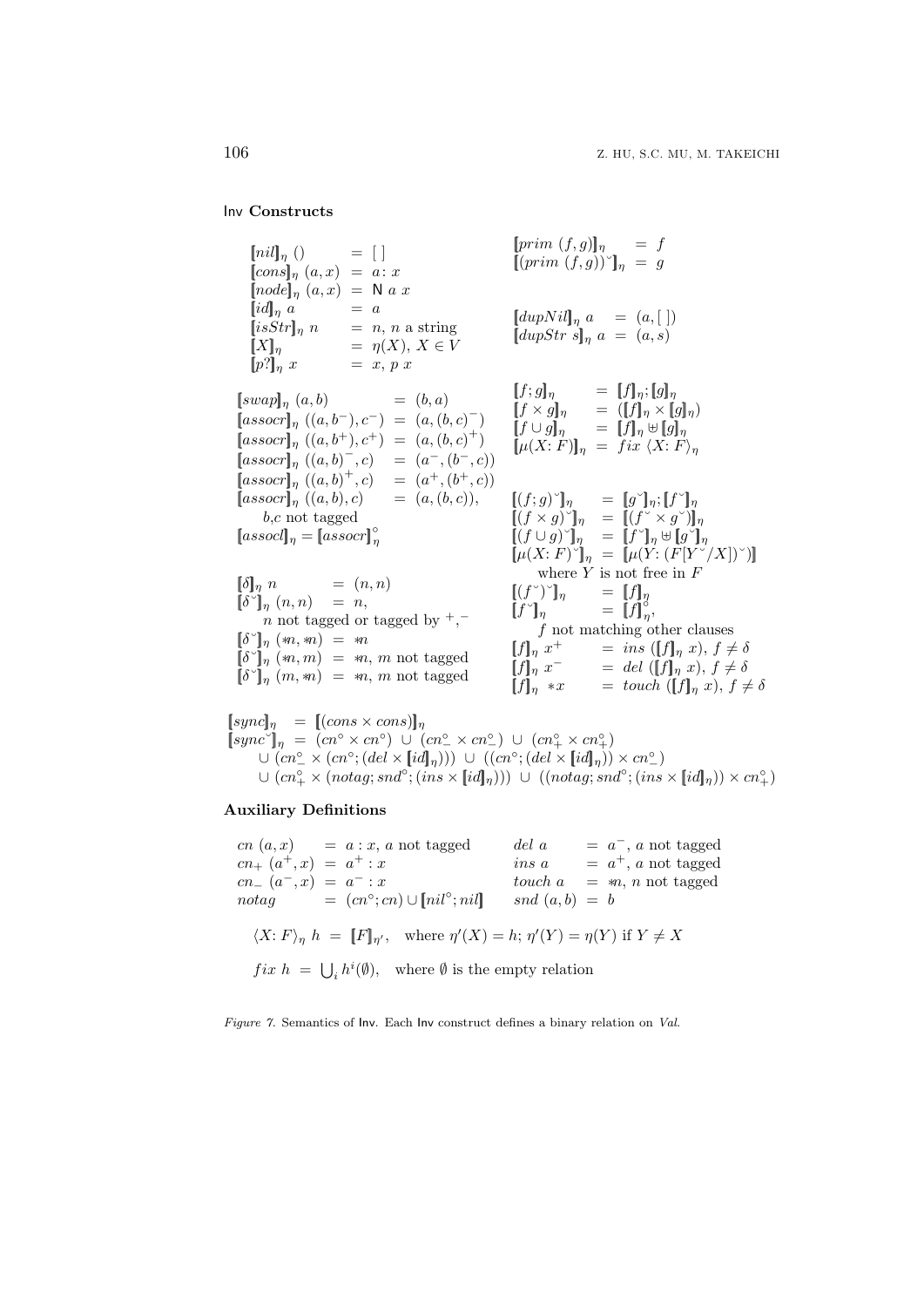$dups_{string}$ <sup> $\sim$ </sup> =  $\delta$ <sup> $\sim$ </sup> has cases only for pairs of input both tagged by (-)<sup>+</sup> (the first case for  $[\![\delta^\circ]\!]_\eta$  in Figure 7), *d* is constrained to b<sup>+</sup>. The only output of  $(map \; dups_{string})^\circ$ is thus  $[a, b^+, c]$ . In the discussion below, we sometimes omit the type subscript *a* in *dupa*.

*3.3.3. Embedding X in* Inv As mentioned above, each *X* transformation is embedded in lnv as an expression having type  $S \rightarrow (S \times V)$  — the program takes the source and returns a copy of the original source together with the generated view. With the help of Inv, we merely need to define each *X* construct in Inv in the most obvious way, considering its forward transformation. The rest is guided by the restriction of Inv that no information can be discarded — there are no informationlosing constructs like *fst*, *snd*, etc. Therefore, the input often has to be decomposed, passed to auxiliary functions, and composed again. To actually get rid of an entity, we simply run the computation used to create the entity in reverse (for example, in the embedding of  $(\hat{i})$ . The information flow enforced by Inv determines how the modified view is compared against the previously cached source in the backward updating.

We denote by  $\lceil \cdot \rceil$  the embedding of X into Inv. Primitives GFun and NFun are implemented using the backdoor *prim*:

$$
[\mathsf{G}\mathsf{Fun}(f,g)] = \text{d}up_a; (\text{id} \times \text{prim } (f,g))
$$
  

$$
[\mathsf{N}\mathsf{Fun} \ f] = \text{d}up_a; (\text{id} \times \text{prim } (f,\Pi))
$$

where *a* denotes the source type of *f*, and Π is the total relation that maps anything to anything of the same type. In both cases the input is first duplicated by *dup*. One of the duplicated trees is then passed to either *prim* (*f, g*) or *prim* (*f,* Π). The forward transformation is given by *f* in both cases. For GFun, the backward transformation is specified by the programmer. For NFun, we simply discard the edited view by mapping it to an arbitrary value using relation Π. The reverse of  $dup<sub>a</sub>$  then picks the one that is the same as the cached source.

The Dup construct, for duplicating the input (of type *a*), is defined by

$$
\begin{array}{rcl}\n\text{[Dup]} & = & dup_a; (id \times (dup_a; futatsu; mkRoot)) \\
\text{where} & futatsu & = & (id \times (dupNil; cons)); cons \\
& mkRoot & = & dupStr \text{ "Dup"; swap; node}\n\end{array}
$$

Here, *dup<sup>a</sup>* is called twice, the first time to produce the cached input and the second time to do the actual duplication. The expression *futatsu*; *mkRoot* simply produces a tree with a root labelled "Dup" from a pair of trees ("futatsu" means "two of" in Japanese).

Assume that we have two embedded transformations  $[f] :: A \rightarrow (A \times B)$  and  $\lceil q \rceil :: B \rightarrow (B \times C)$ . How should we produce their embedded composition of type  $A \rightarrow (A \times C)$ ? The Inv expression  $[f](id \times [g])$  applies  $[f]$  to the input and  $[g]$  to the second part of the result, resulting in  $(A \times (B \times C))$ . We now need to discard the intermediate value of type *B*, but there are no information-discarding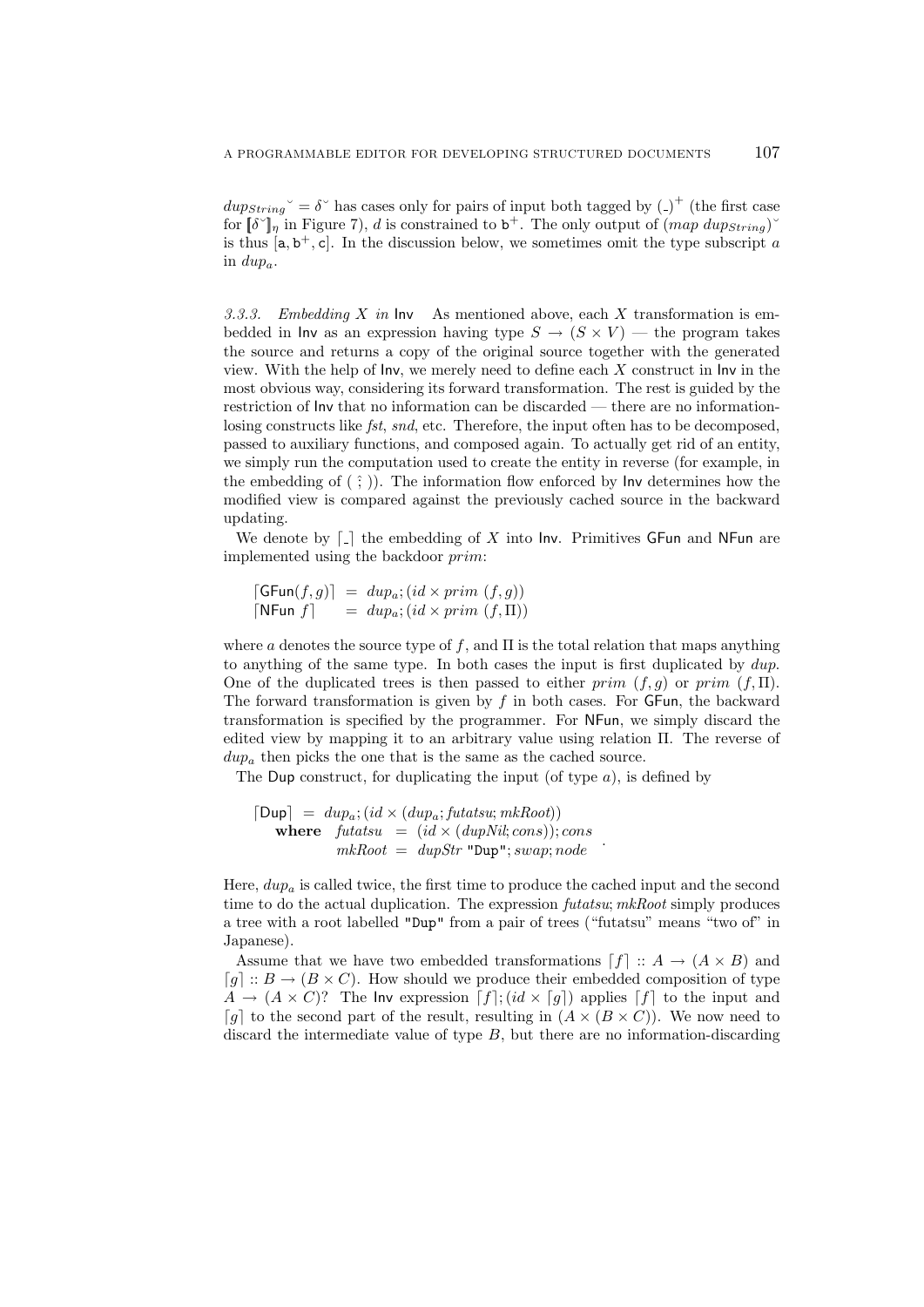constructs in Inv. The solution is to notice that the reverse of  $\lceil f \rceil$  takes the pair  $(A \times B)$  and reduces it to *A*. The composition of *X* programs is thus defined by

$$
[f \hat{;} g] = [f]; (id \times [g]); associated; ([f] \check{\checkmark} \times id).
$$

It is instructive to look at the effect of  $[f]$ <sup> $\check{ }$ </sup> during backward upating. Consider  $[f \hat{;} g]^\vee = ([f] \times id); \text{assocr}; (\text{id} \times [g]^\vee); [f]^\vee.$  Let  $(a, c)$  be the output of the forward transform, and assume that *c* is changed to  $c'$ . To get the updated source  $a'$ , we first apply  $([f] \times id)$  to  $(a, c')$ , yielding  $((a, b), c')$  to reproduce the hidden intermediate value *b*. After some swapping,  $[g]^\vee$  is applied to  $(b, c')$ , yielding an updated *b'* if the changes made to *c* is a valid one (otherwise  $(b, c')$  is not in the domain of  $\lceil g \rceil$ <sup> $\check{ }$ </sup> and the system signals an error). Finally, we send  $(a, b')$  to  $\lceil f \rceil$ <sup>o</sup>, computing the updated *a ′* . This is exactly how backward updating for composition was defined by previous researchers [12, 15], and it follows naturally from our definition.

If the definition of composition above were taken as the implementation, it seems very slow to apply  $[f]$ <sup> $\circ$ </sup> and  $[f]$  many times when we have a sequence of compositions. However, for a certain class of *f* (for example those composed out of NFun and GFun whose two functions are inverses of each other, which include all the examples in Figure 5), we are allowed to perform the optimisation of discarding the intermediate value.

Products in *X* are defined by

$$
[f \otimes g] = slice; ([f] \times [g]); trans; (slice \times slice \checkmark) where slice = node \checkmark; (id \times cons \checkmark); subr; (id \times node).
$$

The *slice* function implements *slice* (N  $a(t:x)$ ) = (t, N  $a x$ ). Its role is simply to deconstruct the tree and rearrange the subtrees for further processing. Embedded transformations *f* and *g* are applied to the sliced parts, before the results are combined by *trans* and (*slice*˘ *× slice*˘).

The conditional combinator is defined by

If 
$$
p f g = p
$$
?;  $[f]$ ;  $(p$ ?  $\times id)$   $\cup$   $(\neg p)$ ?;  $[g]$ ;  $((\neg p)$ ?  $\times id)$ .

Since we have a copy of the input, in the backward direction we can simply perform the same test to determine which branch was taken. This is done when we run  $(p? \times id)$  and  $((\neg p)? \times id)$  backwards.

Let *f* be an *X* transformation. Let *trList f* and *trSubtrees f* be macros that apply *f* to every element of a list and to the list of children of a tree, respectively, while keeping a copy of the input.

$$
trList f = map f; unzip
$$
  

$$
trSubtrees f = nodeo; (dup × f); trans; (node × node)
$$

In *trList*, a call to *map f* produces a list of pairs consisting of a copy of the element and the transformed result before it is unzipped. In the reverse direction,  $unzip$ <sup>v</sup> takes care of the alignment when the user adds to or removes from the transformed list. With the two helper macros, Map can be defined as

 $\lceil \text{Map } f \rceil = trSubtrees (trList \lceil f \rceil).$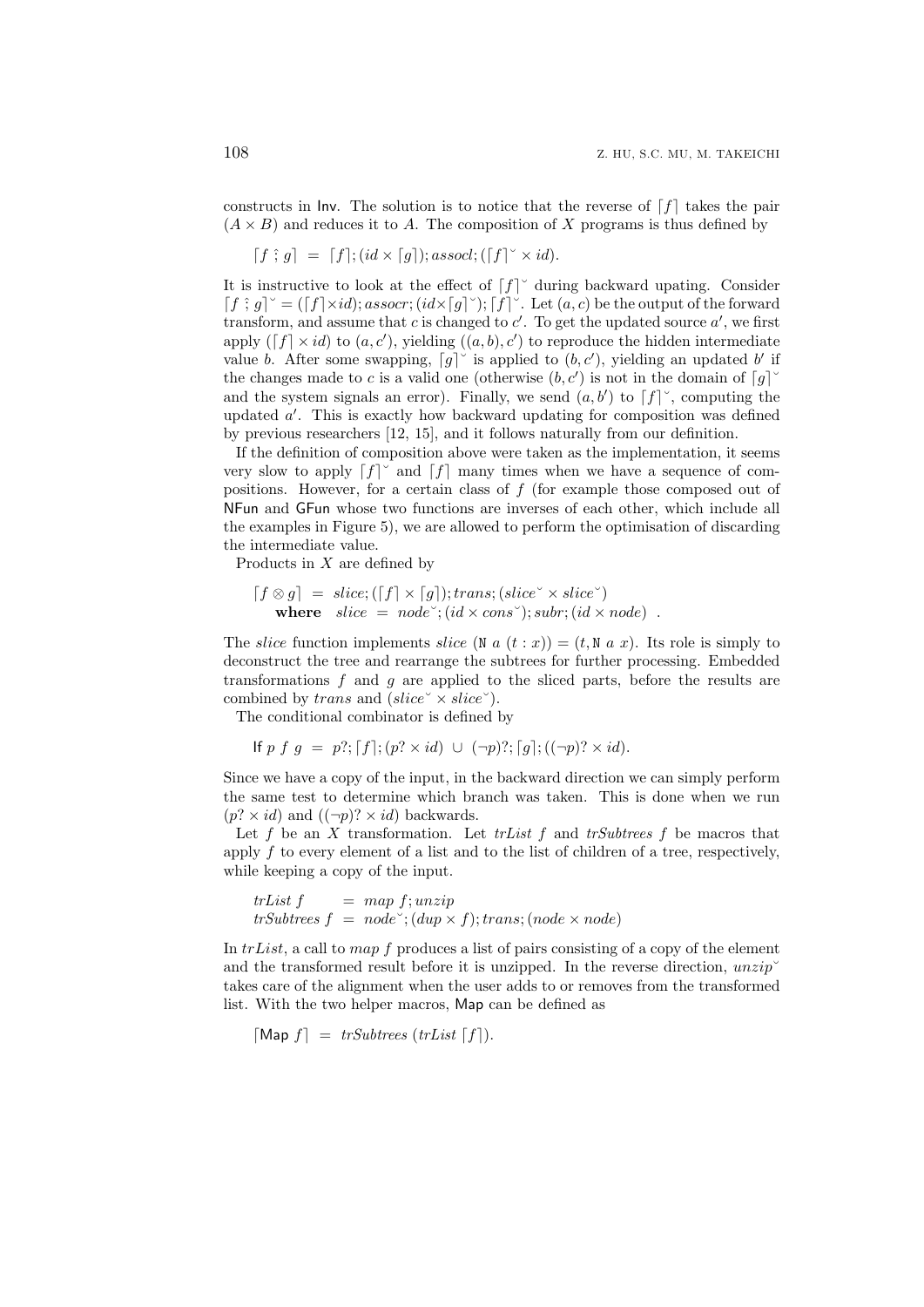Finally, Fold is defined recursively:

```
\lceil \text{Fold } f \ e \rceil = \mu(Y : \text{isleaf}, \lceil e \rceil \ \cup \text{isnode}; \lceil \text{Map } Y \rceil; f \rceil)i = node^{\sim}; dupNil^{\sim}; dupNil^{\sim}; node
isnode = node^{\sim}; (id \times (cons^{\sim}; cons)); node.
```
If the input is a leaf (a node with no children), we apply *e*. Otherwise, we recursively apply Fold *f e* to the subtrees using Map, before transforming the result using *f*. To compose embedded transformations, we use the  $X$  composition  $($ ,  $\hat{ }$ ,  $)$ .

*3.3.4. Bidirectionality* To model the behaviour of our editor, for every transform *x* in *X* we define a pair of functions  $\phi_x$  ::  $S \to V$  and  $\lhd_x$  ::  $(S \times V) \to S$  such that:

$$
\begin{array}{rcl}\n\phi_x s & = & \mathit{snd}\left(\llbracket\lceil x \rceil\rrbracket\ s\right) \\
s \triangleleft_x v' & = & \llbracket\lceil x \rceil \urcorner \rrbracket\ (s, v'),\n\end{array}
$$

where  $snd(s, v) = v$ . The function  $\phi_x$  defines the transformation from the source to the view. The function  $\mathcal{A}_x$  takes the original source and an edited view and returns an updated source. Greenwald et al. call these operators *get* and *put* respectively [12]. The editor starts with a source document and uses  $\phi_x$  to produce an initial view. After each editing action,  $\triangleleft_x$  is called (with a cached copy of the source) to produce an updated source. The editor then calls  $\phi_x$  to produce a new view. After a *put*-*get* cycle, we remove the editing tags.

For  $\phi_x$  and  $\varphi_x$  to be used in the editor, however, there are certain properties we would like them to satisfy. First of all, we would like to be sure that, after the *put*-*get* cycle described above, the source and the view are in a stable state, therefore we do not need another *put*-*get* cycle.

*Definition 1 (Bi-idempotence).* A pair of functions  $\phi :: S \rightarrow V$  and  $\triangleleft :: (S \times V) \rightarrow$ *S* is said to be *bi-idempotent* if the following two properties hold:

GET-PUT-GET :  $\phi(s \triangleleft v) = v$ , where  $v = \phi s$ ; PUT-GET-PUT :  $s' \lhd (\phi s') = s'$ , where  $s' = s \lhd v$  for some *v*.

The PUT-GET-PUT property says that if *s ′* is a recently updated source, mapping it to its view and immediately performing the backward update does not change its value. Note that this property only needs to hold for those *s ′* in the range of  $\triangleleft$ . For an arbitrary *s*, we impose the GET-PUT-GET requirement instead. Let *v* be the view of *s*. Updating *s* with *v* and taking its view, we get *v* again. Using the two properties together ensures that if the user alters the view, we need to perform only one *put* followed by one *get*. No further updating is necessary. The authors previously showed that a certain class of Inv expressions, which covers our embedding, is bi-idempotent [17].

Bi-idempotence merely guarantees that the system enters a stable state. Defining  $s \leq v = s$  would satisfy bi-idempotence as well. However, we would like modifications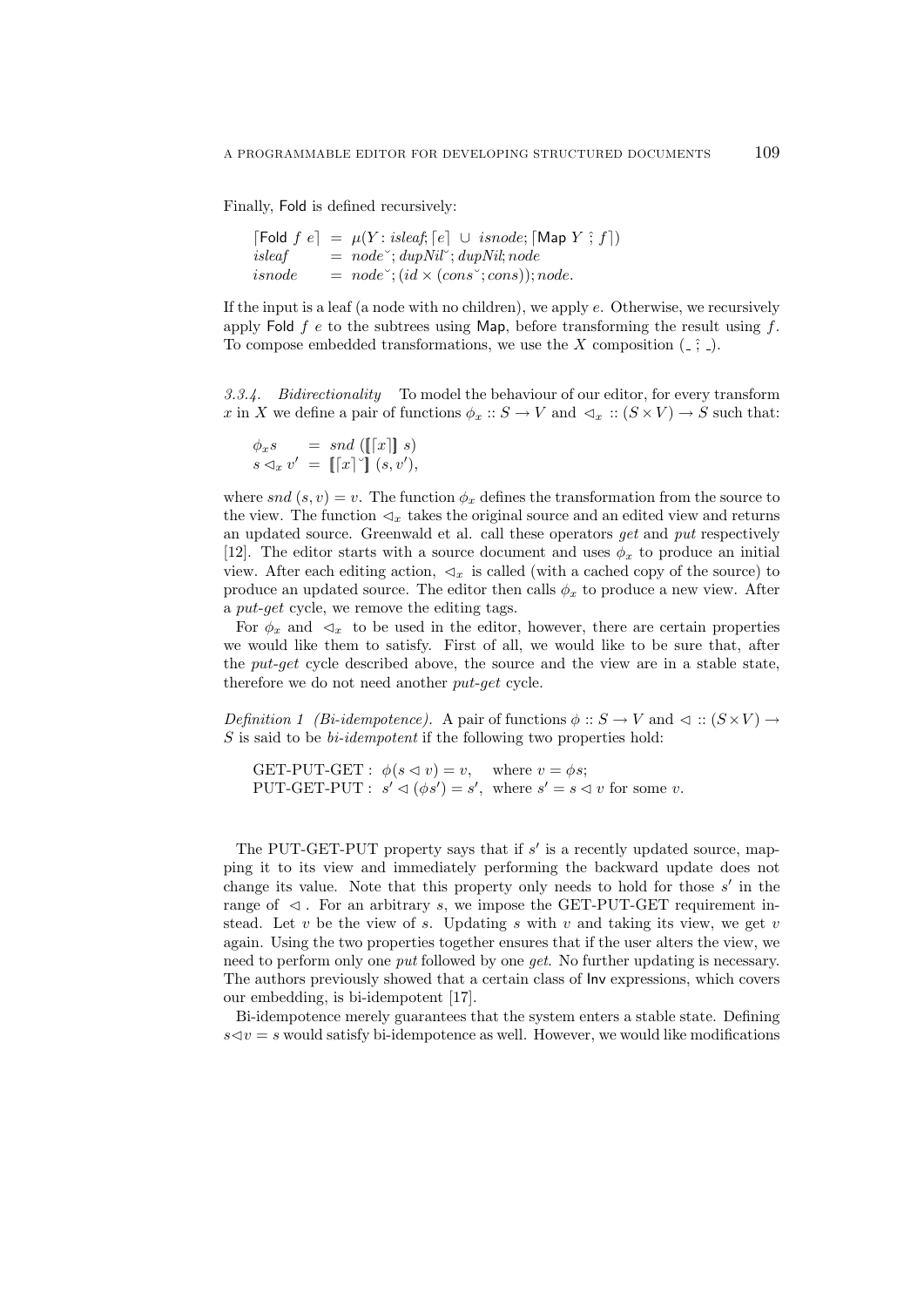on the view to actually affect the backward updating, if the altered value was not generated by, for example, NFun. We call this property *update preservation*. There are several possible ways to define update preservation, and we are currently investigating what the best approach would be. In this paper we will focus on biidempotence, but give an outline of one possible formulation of update preservation in Section 7.

Finally we define bidirectionality:

*Definition 2 (Bidirectionality).* A pair of functions  $\phi : S \to V$  and  $\triangleleft : (S \times V) \to$ *S* that is both bi-idempotent and update preserving is called *bidirectional*.

**Remark:** In the work of both Greenwald and Moore [12] and Meertens [15], the following GET-PUT and PUT-GET properties are required for arbitrary *v* and *s ′* :

GET-PUT:  $s' \lhd (\phi s') = s'$ , for any source  $s'$ PUT-GET:  $\phi(s \triangleleft v) = v$ , for any view *v*.

For our application, the PUT-GET property does not hold for general *v*, as seen in the address book example. The GET-PUT property implies our PUT-GET-PUT property, but we specify only the weaker constraint in the definition of biidempotence. (**End of remark**)

## **4. XEditor: A Programmable Editor**

Our editor provides a presentation-oriented (view-oriented) environment for interactively developing structured documents. It enables users to construct structured documents in a WYSIWYG (what you see is what you get) manner through a sequence of editing operations on the view, and automatically produces a document source (without any data dependency) and a transformation mapping the source document to the view. In addition, we will show that it is possible to derive the schema of the source document from the editing sequence if the schema for the view is given.

#### *4.1. Editing Operations*

Figure 8 summarizes the operators the editor provides for users to edit the document view. There are two kinds of operators, view modifiers and view transformers, allowing users to change either the source document or the transformation. Modification on the view caused by a view modifier must be reflected back to the source document while keeping the transformation that maps from the source and the view, whereas modification on the view by a view transformer should keep the source as it is but reflect the change on the transformation. There are five view modifiers that are found in most editors InsertE *p t* inserts tree *t* as the first child of the node at path  $p$ . Delete  $p$  deletes the subtree at path  $p$ . Copy  $p_1$   $p_2$  inserts at path  $p_2$  a copy of the subtree at path  $p_1$ . Move E  $p_1$   $p_2$  removes the subtree at path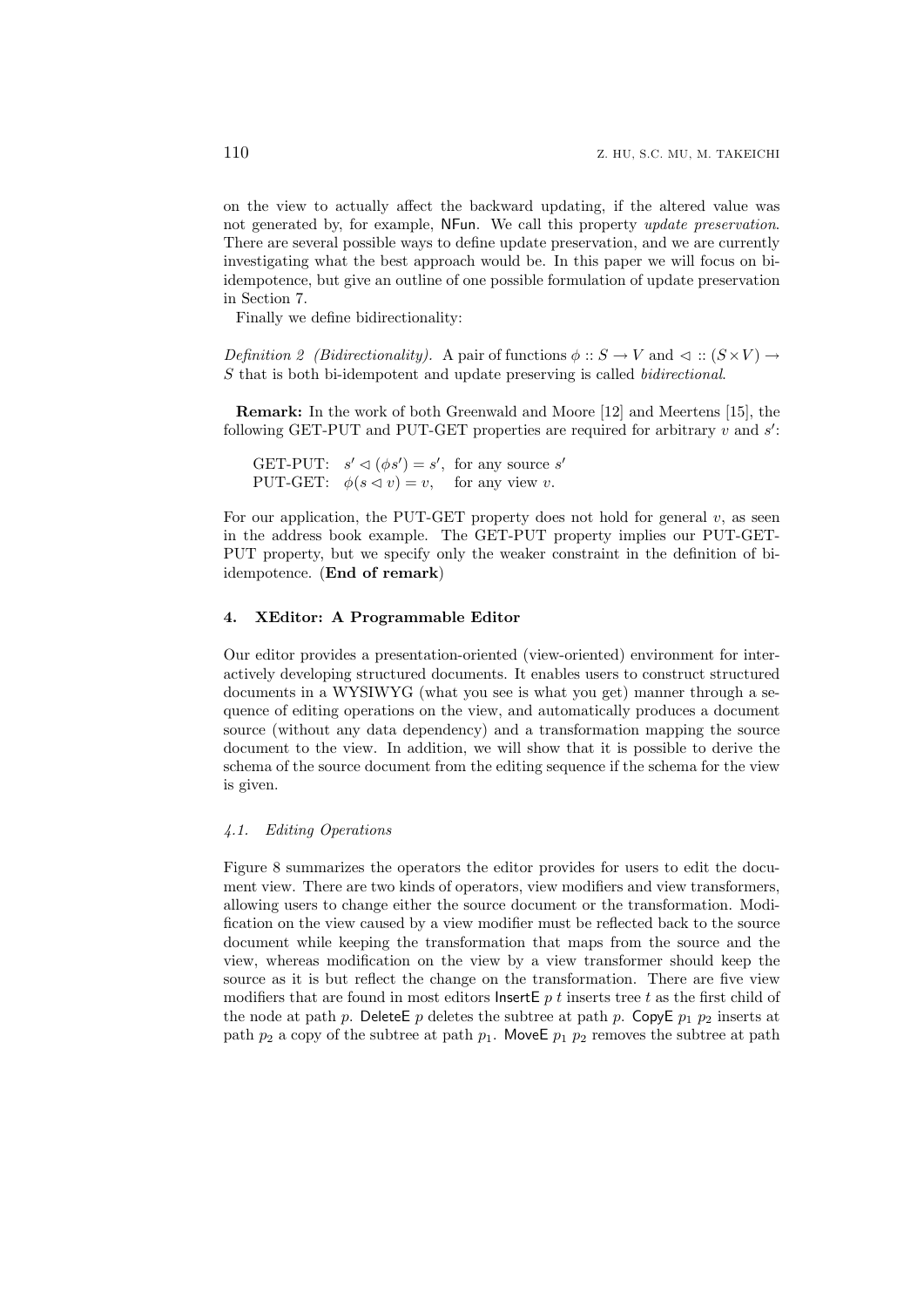

*Figure 8.* Editing Operations

 $p_1$  and inserts it at path  $p_2$ . FieldEditE p l replaces the content of the node at path *p* by *l*. The view transformers are unique to this editor; they are used to remember the view modification in the transformation. Duplicate  $p$  duplicates the subtree at path *p*, making a new node (labeled "Dup") having the two duplicates that are kept identical. It is often used to introduce dependency in the view. TransformE *p x* applies bidirectional transformation *x*, defined by an *X* term, to the tree at path *p*, which enables use of domain-specific transformations.

### *4.2. Deriving Structured Documents*

This section explains how to obtain the three components for a structured document from a sequence of editing operations on the document view and the schema of the final view. As described in Section 2, the three components of a structured document are the document schema, the document source, and the transformation. We show that the document source and the transformation can be automatically derived from a sequence of editing operations, In addition, we explain how the schema of the source document can be systematically derived from that of the final view for a given transformation.

*4.2.1. Automatic Derivation of Document Source and Transformation* We define the state of the editor as a triple:

 $\mathcal{S} = (s, x, v)$ ,

where *s* and *v* denote the source and view, respectively, and *x* denotes a bidirectional transformation. An editor state,  $S = (s, x, v)$ , is said to be *stable* if the following *SYNC* property is true:

 $v = \phi_x$  *s* and  $s = s \leq_x v$ .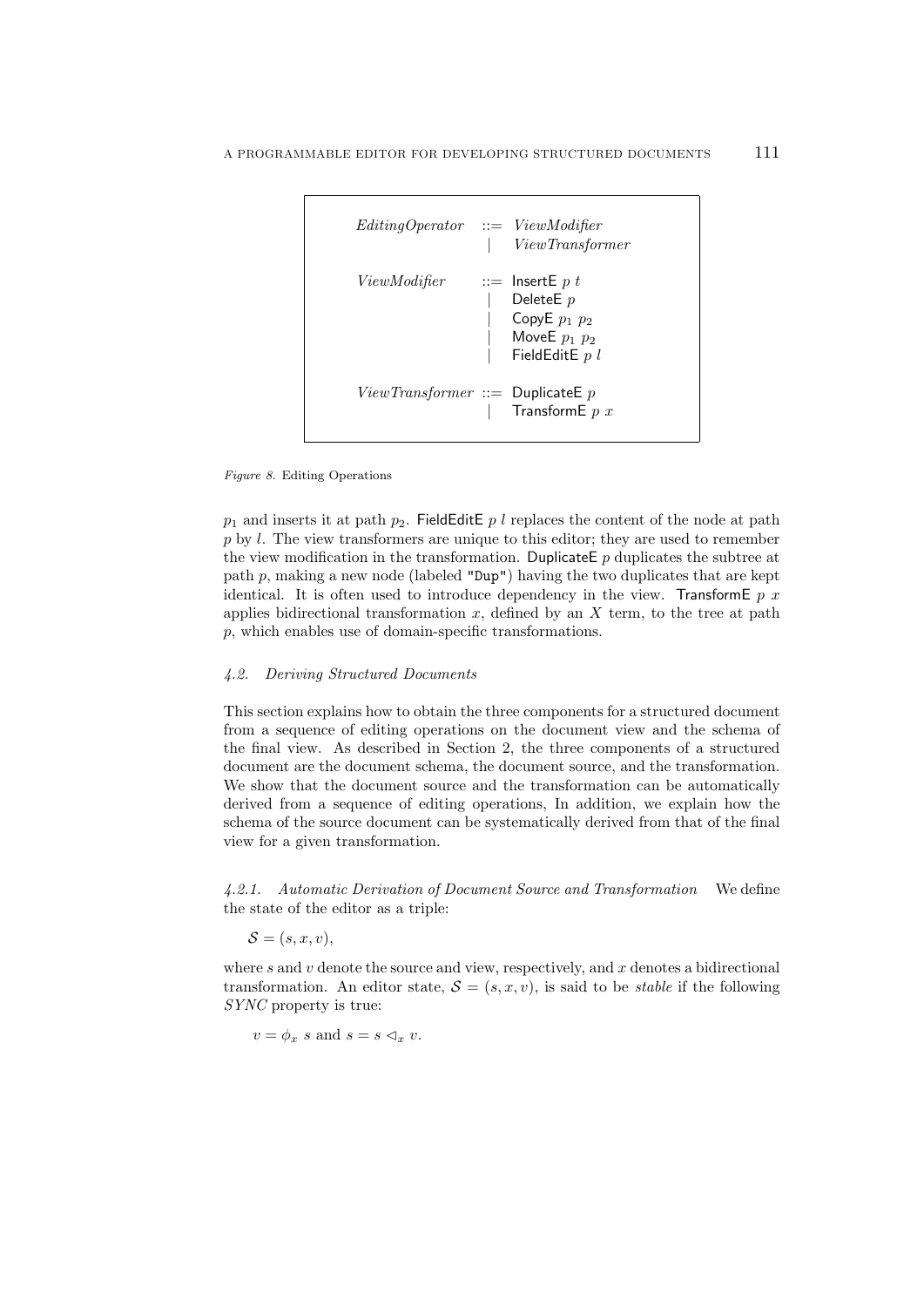```
InsertE p \, t : \quad (x, v) \mapsto (x, \text{ insert } p \, t \, v)DeleteE p : (x, v) \mapsto (x, \text{ delete } p v)CopyE p_1 p_2: (x, v) \mapsto (x, copy \ p_1 \ p_2 \ v)<br>MoveE p_1 p_2: (x, v) \mapsto (x, move \ p_1 \ p_2 \ v)(x, v) \mapsto (x, move \ p_1 \ p_2 \ v)FieldEditE p \, l : \quad (x, v) \mapsto (x, \text{ field} \, \text{E} \, \text{dist} \, p \, l \, v)DuplicateE p: (x, v) \mapsto ((x \hat{;} applyX p Dup), v)
       TransformE p(x^2: (x, v) \mapsto ((x \hat{;} \text{applyX } p(x^{\prime})), v)where
       insert p t v = \phi<sub>(insertX p t<sup>+</sup>)</sub> v
       delete p v = let t = \phi_{(toPivotXP p ; keepX)} v\textbf{in} \mathit{insert}\ p\ t^-\ (\phi_{(\textsf{deleteX}\ p)}\ v)copy p_1 p_2 v = insert p_2 (\phi<sub>(toPivotXP p_1; keepX) v) v</sub>
       move p_1 p_2 v = \text{let } t = \phi_{(\text{toPivotXP } p_1)}; keepX) v\textbf{in} insert p_2 t^- (delete p_1 v)
      fieldEdit p l v = \phi<sub>(apply</sub>X p (modifyRootX *l)) v
```
*Figure 9.* Semantics of Editing Operations

The editor starts with the initial state (N root []*,* idX*,* N root []), which is obviously a stable state.

Each editing operation changes either *x* or *v*, as summarized in Figure 9. The first five editing operations that update the document through the view are defined through auxiliary functions *insert*, *delete*, *copy*, *move* and *fieldEdit*, that only update the view but keep the transformation unchanged. The function *insert* adds into  $v$  a new tree  $t^+$  at the path  $p$ , while *delete* marks the subtree at path  $p$  with a ( ) *−* tag. Function *fieldEdit* changes the label of the subtree at path *p* to *∗ l*. Functions *move* and *copy* can be defined in terms of *insert* and *delete*. Editing operations DuplicateE and TransformE update the transformation but keep the view unchanged.

After each editing operation, we restore the stability of the state:

- if *v* is changed to *v*<sup>'</sup>, the new stable state is  $(s \lhd_x v', x, \phi_x(s \lhd_x v'))$ ;
- if x is changed to x', the new stable state is  $(s \lhd_{x'} (\phi_{x'}s), x', \phi_{x'}(s \lhd_{x'} (\phi_{x'}s)))$ .

The stability of the new state is guaranteed by bi-idempotence. We assume that all inputs to the  $(\phi)$  and  $(\triangleleft)$  operations are in their domains. Otherwise either the editing action on the view is invalid, or the new transformation is not applicable to the current view. In both cases, the editor signals an error to the user and goes back to the state before the editing operation.

It is worth noting the difference between the two forms of editing operations that may appear in our editor: editing operations that directly manipulate views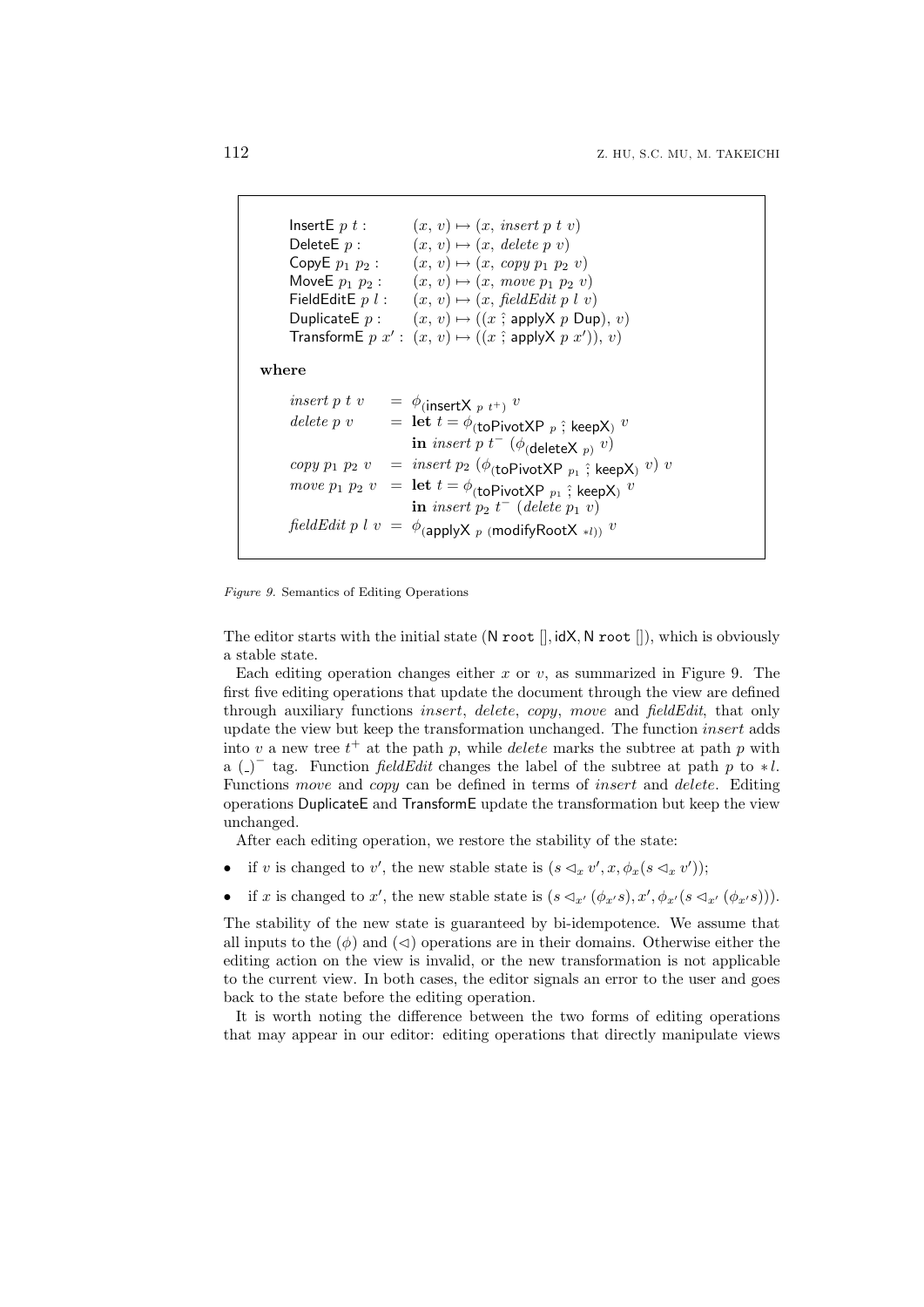and editing operations that are formalized as bidirectional transformations. For instance, *EditOperator* may have two different notions of insertion: InsertE *p t* and **TransformE** *p* (insertX  $\parallel$  *t*). The former inserts a tree into the view and propagates this change to the source, which may trigger further changes in the view. The latter performs an *independent* insertion in the view without altering the source. Note that not every editing sequence is valid in our system. A subtree produced by, for example, NFun, is not editable with InsertE. On the other hand, the user can apply **TransformE**  $p$  (insertX  $\parallel$  t) to the subtree.

*4.2.2. Systematic Derivation of Document Schema* We turn to the issue of how to derive the document schema. Although one could make use of the existing techniques [5, 9] to extract schemas from documents, we adopt another approach. Noticing that with our editor users perform editing operations on the view and usually have in mind a clear picture of the final view, it is natural to ask them to provide the schema for the final view (see example in Section 5). In this section, we show that we can infer the schema of the document source from the transformation based on the backward type inference algorithm [16].

For the sake of simplicity, we consider a simple form of schema for defining the tree structure of documents:

| T                       | $ ::=$ Node Name Children | $\{$ Tree $\}$ |
|-------------------------|---------------------------|----------------|
| $Children ::= T_1, T_2$ |                           | { Sequence }   |
|                         | $ T_1 T_2$                | $\{ Choice \}$ |
|                         | [T]                       | $\{List\}$     |
|                         | String                    | $\{Text\}$     |

where *Name* denotes a collection of label names. The structure of a document is a tree, where each node has a label. The children of a node may be a sequence of documents with different schemas, a document with choice of different schemas, a list of documents of the same type, or a simple text node. For instance, the document schema for the address book in the introduction can be defined as follows.

```
ADDR = Node Addrbook [Node Person (NAME, [EMAIL], TEL)]
NAME = Node Name String
EMAIL = Node Email String
TEL = Node Tel String
```
Our inference system, as summarized in Figure 10, is actually a special case of the inverse inference algorithm [16], which shows how the source type can be automatically derived from the view type in a more general setting. Thanks to the simplicity of *X* and our schema, our inference system turns out of be simpler and more efficient. In Figure 10, we write  $x : S \leftrightarrow V$  to denote a judgment which has two meanings: the forward transformation of *x* maps the source of schema *S* to the view of schema *V* (i.e.,  $x : S \to V$ ), and the backward transformation of *x* returns the source of schema *S* from the view of schema *V* (i.e.,  $x : S \leftarrow V$ ). To deal with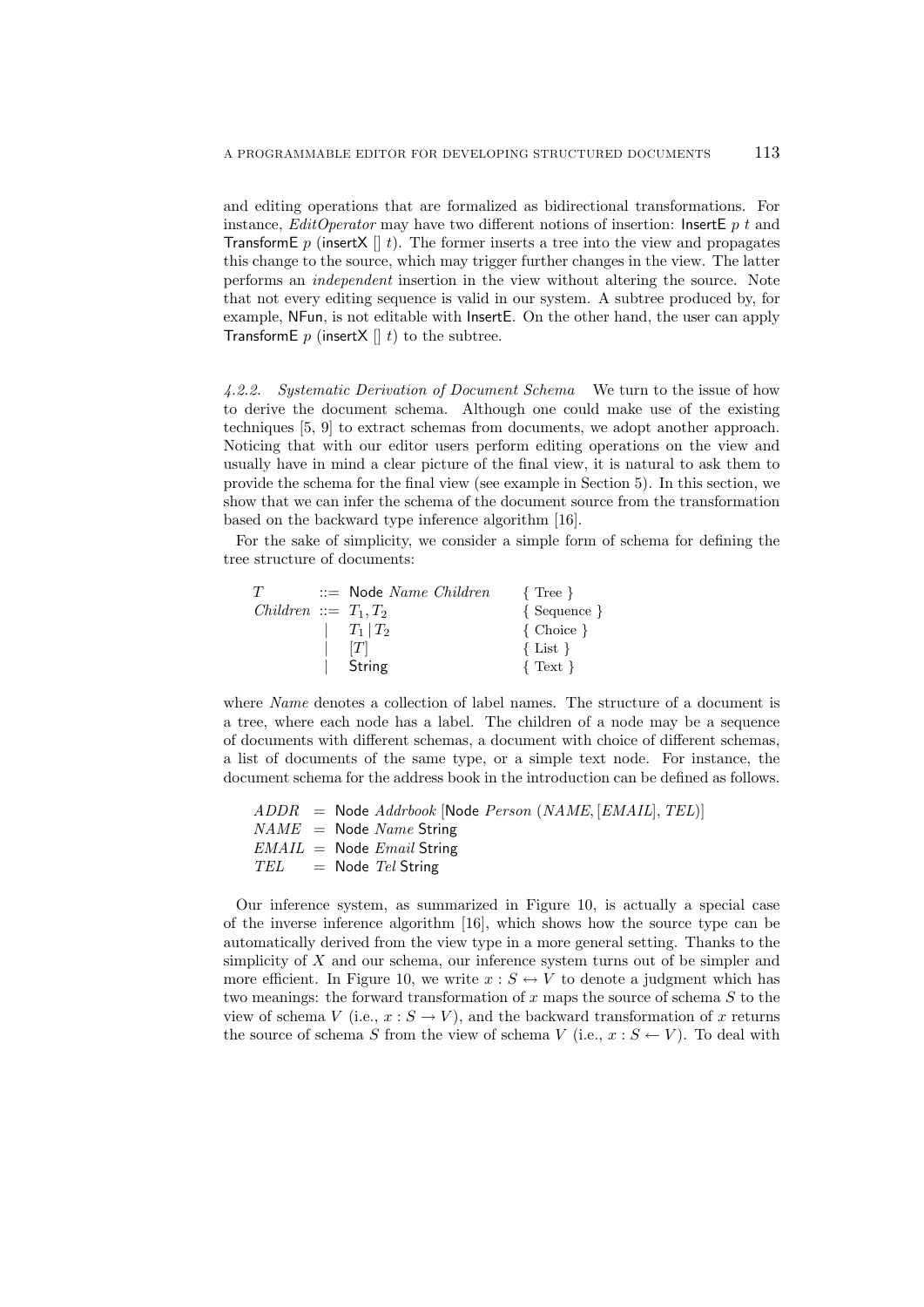$$
\frac{f: S \to V}{\text{NFun } f: S \leftrightarrow V} \tag{NFun-I}
$$

$$
\frac{f: S \to V \quad g: V \to S}{\text{GFun}(f, g): S \leftrightarrow V} \tag{GFUN-I}
$$

$$
\mathsf{Dup}: V \leftrightarrow \mathsf{Node} \; Dup \; (V, V) \tag{Dup-I}
$$

$$
\frac{x_1: S \leftrightarrow U \quad x_2: U \leftrightarrow V}{x_1 \hat{;} x_2: S \leftrightarrow V} \tag{Seq-I}
$$

$$
x_1 : S_1 \leftrightarrow V_1
$$
  

$$
x_2 : \text{Node } n \quad S_2 \leftrightarrow \text{Node } n' \quad V_2
$$
  

$$
x_1 \otimes x_2 : \text{Node } n \quad (S_1 \bowtie S_2) \leftrightarrow \text{Node } n' \quad (V_1 \bowtie V_2)
$$
 (PROD-I)

$$
\frac{x_1: S \leftrightarrow V \quad x_2: S \leftrightarrow V \quad p: S \to Bool}{\text{If } p \ x_1 \ x_2: S \leftrightarrow V} \tag{COND-I}
$$

$$
x: S \leftrightarrow V
$$
  
Map  $x: \text{Node } n [S] \leftrightarrow \text{Node } n [V]$  (MAP-I)

$$
x_2 : String \leftrightarrow V
$$
  
\n
$$
x_1 : Node \ m \ [Node \ n \ V] \leftrightarrow V
$$
  
\n
$$
S = String \ | \ Node \ m \ [S]
$$
  
\n
$$
Fold \ x_1 \ x_2 : S \leftrightarrow V
$$
  
\n(FOLD-I)

*Figure 10.* A Schema Inference System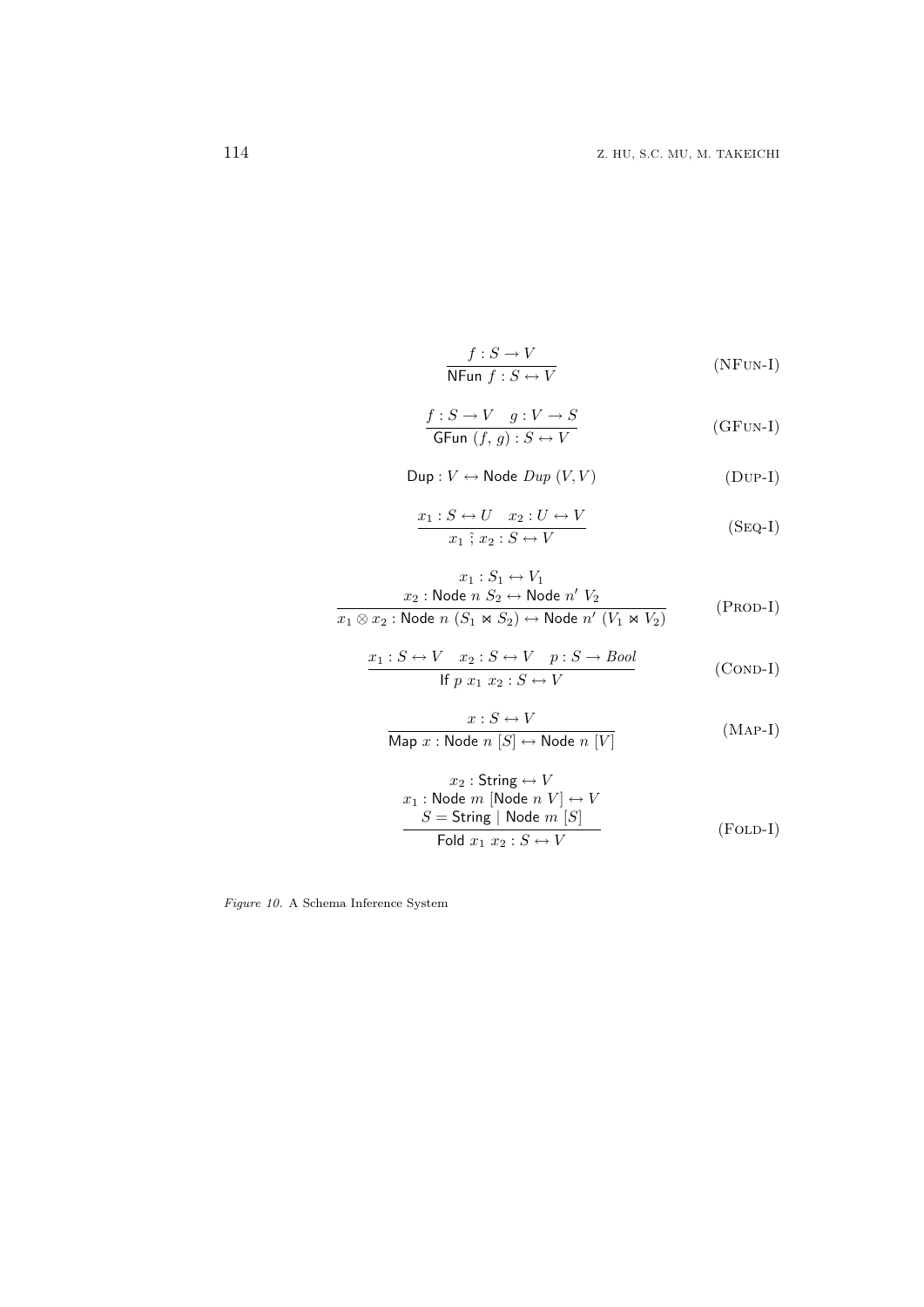

*Figure 11.* A Snapshot of the Prototyped Editor

ambiguity in the use of sequences and lists, we define

$$
T_1 \bowtie T_2 = \begin{cases} [T_1], & \text{if } T_2 = [T_1] \\ T_1, T_2, & \text{otherwise} \end{cases}
$$

and represent the sequence  $T_1, T_2$  by  $T_1 \bowtie T_2$  in our inference system. Rules (NFun-I) and (GFun-I) are two base cases showing that the schemas of the source document and the view are determined by the types of the functions used in defining the primitive transformations. Rules (Dup-I) and (Seq-I) are straightforward. Rule (Prod-I) deals with the product transformation, where we use  $\bowtie$  to deal with ambiguity in the use of sequences and lists. Rules (Cond-I) and (Map-I) are obvious. In Rule (Fold-I), we define a recursive type (schema), *S*, for the document source.

This inference system enables us to derive a source schema *S* from a transformation *x* and a view type *V* such that  $x : S \leftrightarrow V$ . Such *S* is what we want in the sense that any source data of schema *S* can be transformed by *x* to a view that are valid against the schema [16].

### **5. Editing = Document Developing**

We have implemented in Haskell a prototype editing system for supporting this development. Since its purpose is for testing our idea, the editor has a simple user interface. As in Figure 11, the left side is the source, the middle part is the view on which editing operations can be applied, the right side is a set of editing buttons, and the bottom shows the transformation mapping the source to the view. The left source and the bottom transformation do not really need to shown to users; we show them to simplify the testing.

We demonstrate how our editor works by going through the development of the address book example shown in the introduction. We will construct, by interacting with the editor, a source document and a transformation that can produce the view in Figure 2.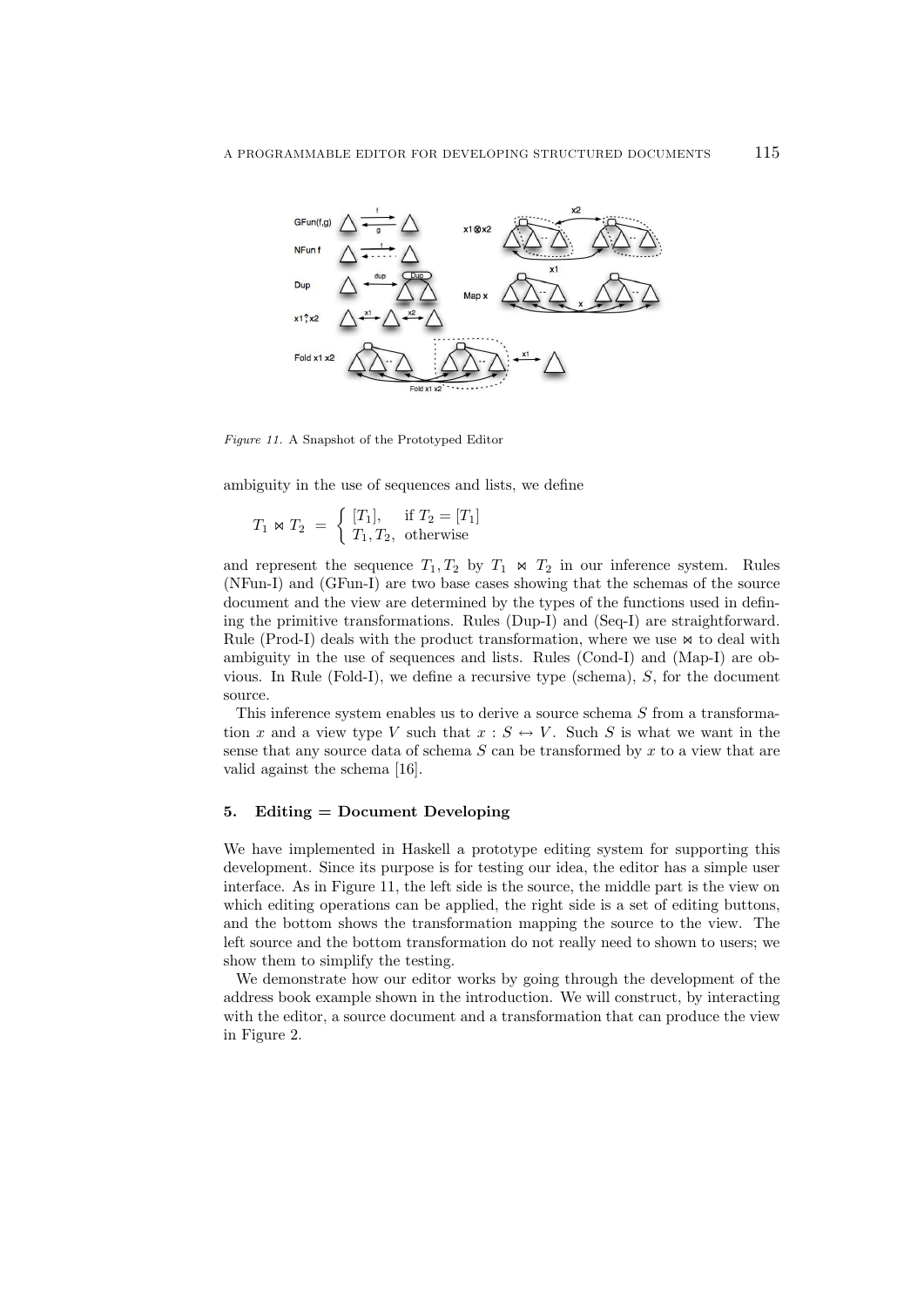The editor starts with an empty view with only one node, labeled "Root".

N "Root" []

The node or subtree in focus, on which the user performs editing operations, is selected using the cursor. Here, for simplicity, we use a path to denote the selected subtree. The complete list of operations the user can perform on the focused subtree has been given in Section 4. We show below how these operations are used for developing the address book.

We first change the label "Root" to "Addrbook" by using the FieldEditE operation,

```
N "Addrbook" []
```
then, by using the InsertE operation, we insert a name and contact information as a subtree of the root (the node at position [ ]), which could be done by inserting nodes one by one.

```
N "Addrbook"
 [N "Person"
   [N "Name" [N "Takeichi" []],
    N "Email" [N "takeichi@acm.org" []],
    N "Tel" [N "+81-3-5841-7430" []]]]
```
We continue adding more names and contact information by copying the subtree rooted at path [1] by using the CopyE operation. The copied tree becomes a sibling of the original:

```
N "Addrbook"
 [N "Person"
   [N "Name" [N "Takeichi" []],
   N "Email" [N "takeichi@acm.org" []],
   N "Tel" [N "+81-3-5841-7430" []]],
 N "Person"
   [N "Name" [N "Takeichi" []],
   N "Email" [N "takeichi@acm.org" []],
   N "Tel" [N "+81-3-5841-7430" []]]]
```
We then change the values at the nodes to the second person's name and contact information:

```
N "Addrbook"
 [N "Person"
   [N "Name" [N "Takeichi" []],
   N "Email" [N "takeichi@acm.org" []],
   N "Tel" [N "+81-3-5841-7430" []]],
 N "Person"
   [N "Name" [N "Hu" []],
   N "Email" [N "hu@mist.i.u-tokyo.ac.jp" []],
   N "Tel" [N "+81-3-5841-7411" []]]]
```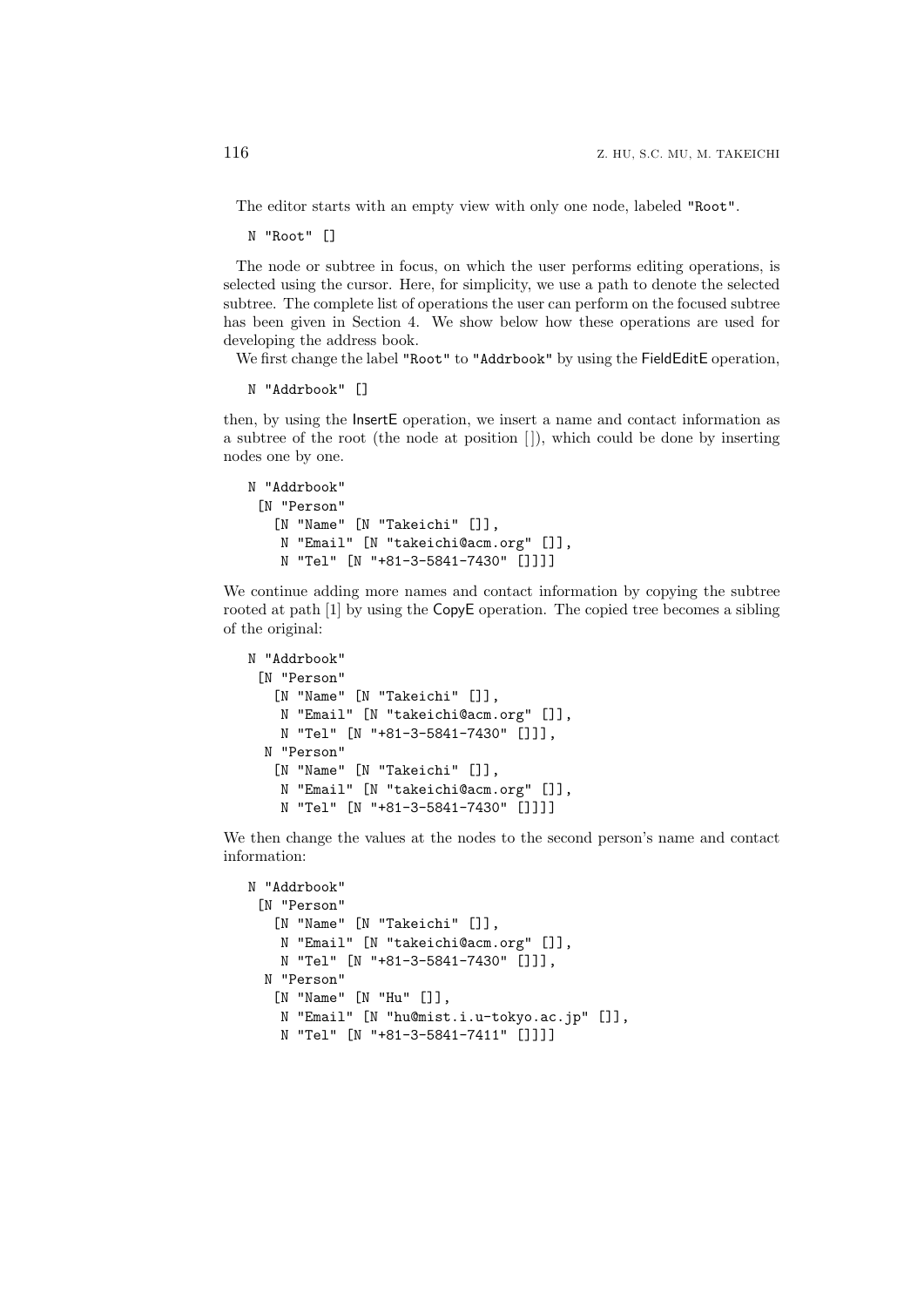Note that we are editing both the source document and the view, though we are not quite aware of this fact yet. Transformation  $X$ , is currently simply the identity transformation idX. Now suppose we want to sort the entries by name. We do this by selecting all the people and applying the sortX transformation to their names by using editing operation TransformE. The result looks like

```
N "Addrbook"
 [N "Person"
   [N "Name" [N "Hu" []],
   N "Email" [N "hu@mist.i.u-tokyo.ac.jp" []],
   N "Tel" [N "+81-3-5841-7411" []]],
 N "Person"
   [N "Name" [N "Takeichi" []],
   N "Email" [N "takeichi@acm.org" []],
   N "Tel" [N "+81-3-5841-7430" []]]]
```
Next, suppose we want to make an index of the names. We first duplicate the address book using the DuplicateE operation:

```
N "Dup"
[N "Addrbook"
   [N "Person"
     [N "Name" [N "Hu" []],
      ... ],
    N "Person"
     [N "Name" [N "Takeichi" []],
      ...]],
 N "Addrbook"
   [N "Person"
     [N "Name" [N "Hu" []],
      ... ],
    N "Person"
     [N "Name" [N "Takeichi" []],
      ...]]]
```
and we then apply transformation keepX by using TransformE to keep *only* the names from the duplicated address book (and change the tag "Addrbook" to "Index"):

```
N "Dup"
[N "Index"
   [N "Name" [N "Hu" []],
   N "Name" [N "Takeichi" []]]
N "Addrbook"
   [N "Person"
     [N "Name" [N "Hu" []],
      ... ],
    N "Person"
```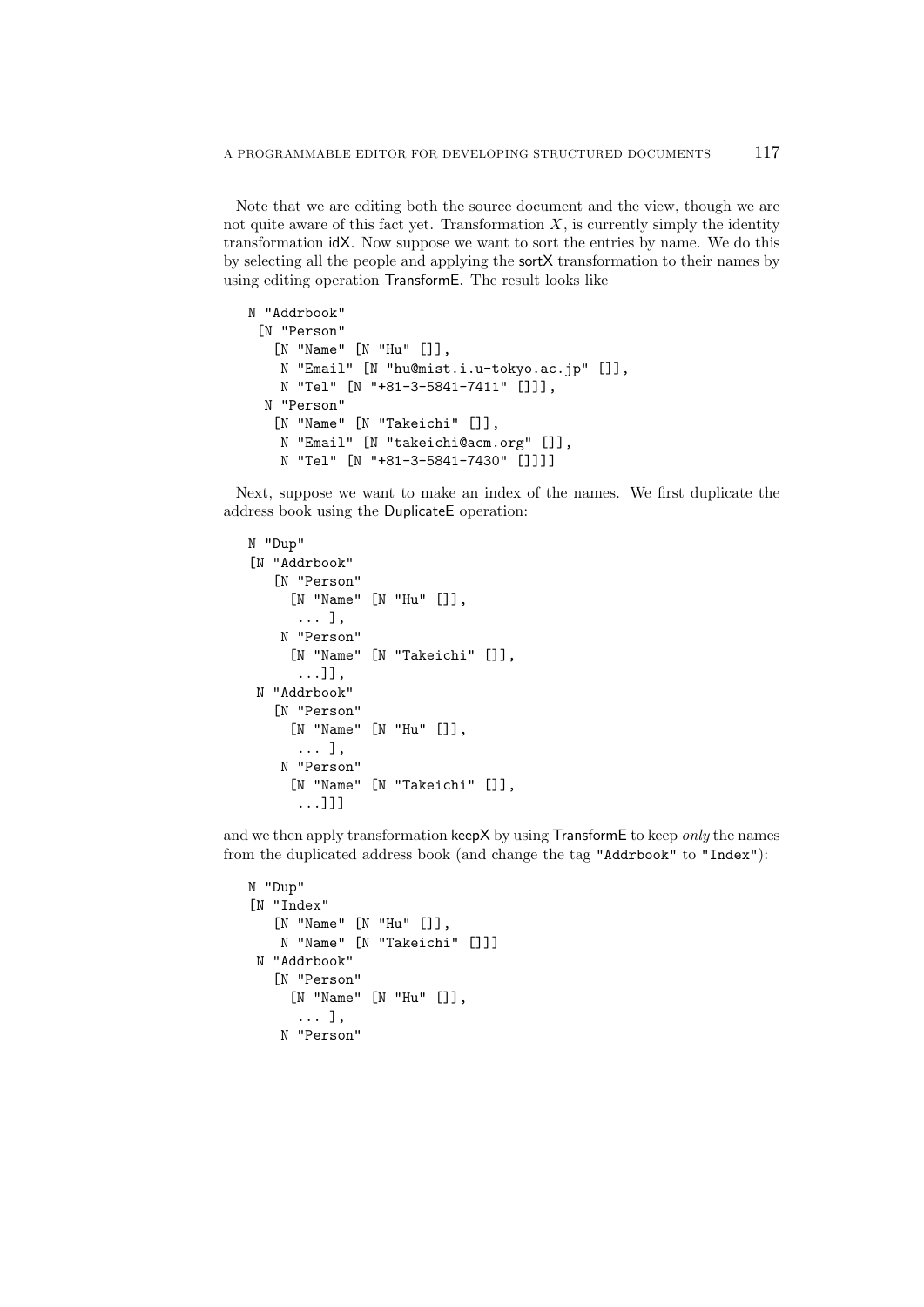[N "Name" [N "Takeichi" []], ...]]]

This duplication shows a key feature of our system. It differs from the copy operation we performed to add a new person to the address book. There the copied data are independent. but here the duplicate operation keeps the subtree and its duplicate synchronized. In this example, deletion, insertion, or modification of a person's information on one side causes corresponding changes on the other side, unless we explicitly instruct the editor to perform the editing operations independently. The keepX transformation used in the TransformE operation, for example, is such an independent transformation. If it is applied to the subtree at path [0] to extract the names, the main address book at path [1] remains unchanged. In contrast, if we insert the following entry (by using the InsertE operation)

```
N "Person"
  [N "Name" [N "Mu" []],
   N "Email" [N "scm@iis.sinica.edu.tw" []],
   N "Tel" [N "+81-3-5841-7411" []]]
```
into the "Addrbook" subtree at path [1] as its last child, the name "Mu" will automatically appear in the index of names, resulting in:

```
N "Dup"
[N "Index"
   [N "Name" [N "Hu" []],
    N "Name" [N "Mu" []]],
    N "Name" [N "Takeichi" []],
 N "Addrbook"
   [N "Person"
     [N "Name" [N "Hu" []],
      ... ],
    N "Person"
     [N "Name" [N "Mu" []],
      ...]],
    N "Person"
     [N "Name" [N "Takeichi" []],
      ...]]]
```
Note that although the entry is inserted (by the user) as the last child of the "Addrbook" in the view, the resulting view has both the entries under "Addrbook" and the names under "Index" sorted.

Finally, after renaming the root to IPL, we are done. Note that it is possible to go further to edit the view by applying complex transformations through TransformE. Consider, as an example, that we want to display the email address in the following way: if the email address is ended with ".jp", it will be displayed as it is and allow later modification, otherwise it will be displayed as "\*\*\*" and cannot be modified any more. To do so, we may apply the following transformation to the subtree at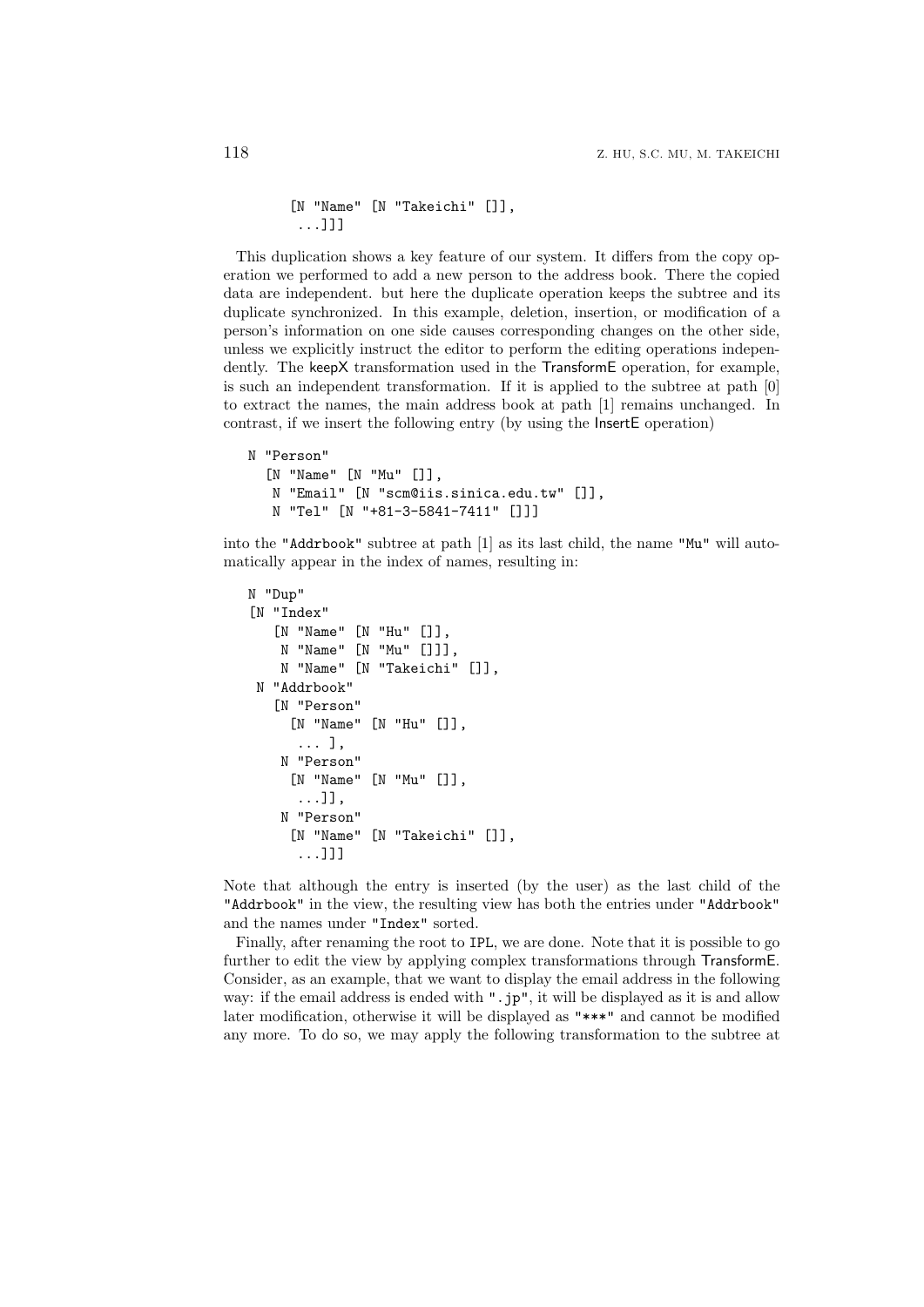path [1] via TransformE.

```
dispPersonEmail =Map (toPivotX 1 ?
          (If addressEndedWithJP idX (modifyRootX "***")) ⊗ idX ˆ;
          fromPivotX 1)
```
Here users have to write *X* code to perform transformations that are more complicated. To simplify such coding in practice, it would be better to prepare a library of useful transformations.

In summary, the important features of our programmable editor are as follows.

- It is presentation-oriented (view-oriented), meaning the developer can directly edit the view, the exact display of the document. This WYSIWYG style is more user-friendly than existing editors whose view is changed either through source editing or by transformation modification.
- It enables simple description of data dependency in the view by using the DuplicateE operations, and provides an efficient way to maintain data consistency in the view. As far as we are aware, this is the first structured document editor with local data synchronization.
- It automatically keeps consistency among the source data, the view, and the bidirectional transformation that links the source data and the view. The source data and the transformation are gradually built while the user edits the view.

#### **6. Related Work**

Many XML editors [22] have been designed and implemented for supporting development of structured documents in XML. Most of them, such as XMLSpy [14], force the user to develop structured documents in the order of DTD, document content, and presentation. These kinds of tools cannot effectively support interactive document development, which is considered to be very important in document engineering [8, 24]. Moreover, these tools require developers to have in-depth knowledge about DTD, XML and XSLT. In contrast, our editor provides a single, integrated, WYSIWYG interface and requires less knowledge about XML.

The most closely related system to ours is Proxima [13, 21], a presentationoriented generic editor designed for all kinds of XML documents and presentations. It is very similar to our system; it enables the description of transformations and of computations on views through editing operations. However, for each transformation and computation, users must prepare two functions to explicitly express the two-way transformation. In contrast, we provide a bidirectional language with the view-updating technique, facilitating bidirectional transformation. Another similar system is TreeCalc [23], a simple tree version of a spreadsheet system. However, TreeCalc does not support structure modification on the view.

Our representation of the editor state by a triple (document source, transformation, and view) is inspired by the work on view-updating  $\begin{bmatrix}1, 2, 6, 11, 19\end{bmatrix}$  in the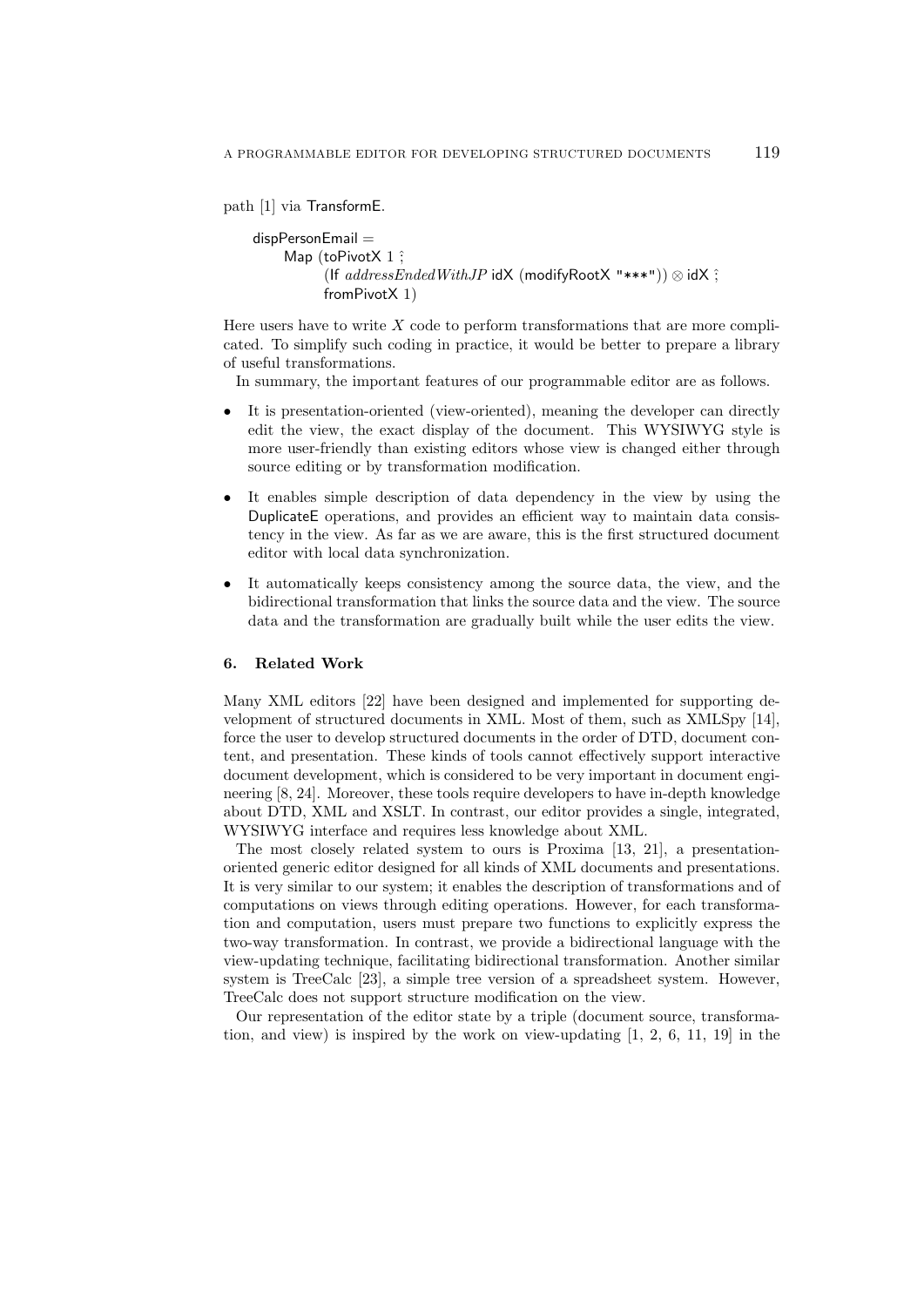database community, where modification on the view can be reflected back to the original database. We borrow this technique with a significant extension: editing operations can modify not only the view but also the query, which has not been exploited before. Since our transformation language does not have the JOIN operator, the problem of costly propagation of deletions and annotations through views [20] does not arise.

During the design of our bidirectional transformation language, *X*, we learned much from the lens combinators [7, 12], which give a semantic foundation and a core programming language for bidirectional transformations on tree-structured data. The current lens combinators can clearly specify dependence between the source data and the view, but cannot describe dependency *inside a view*. This is not a problem for data synchronization, but it has to be remedied in our vieworiented editor. It would be interesting to see whether the lens combinators can be enriched with duplication by relaxing the requirement in the "PUT-GET" and "GET-PUT" properties. In contrast, our language with duplication clarifies dependencies. Another very much related language is that proposed by Meertens [15], which is designed for specifying constraints in the design of user interfaces. Again, the language cannot deal with dependency inside a view.

Our idea of duplication in *X* is greatly influenced by the invertible language of Glück and Kawabe  $[10]$ , where duplication is considered to be the inverse of equality check and vice versa. In inverse computation, an inverse function computes an input merely from the output, but in bidirectional transformation, backward updating can use both the output and the old input to compute a new input. Therefore, adding duplication to a bidirectional language needs a more complex equality check mechanism. It would be interesting to see if inverse transformation with duplication can support view updating and to compare these two approaches [17, 18].

## **7. Conclusion and Future Work**

We have described a presentation-oriented editor suitable for interactive development of structured documents. The novel use of the view-updating technique in the editor, the duplication construct in our bidirectional language, and the mechanism of changing the transformation through editing operations play key roles in the design of our editor. Our prototype system with automatic view updating shows the promise of this approach; structured documents with *equal dependency* (one part of the document equals to another) can be fully captured and interactively developed with our system.

We have several research directions for the future. First, we have not addressed in detail the optimization of bidirectional transformations in *X*, which would play an important role in large practical applications. In fact, the compositional style of *X* may introduce many unnecessary intermediate results, which would make backward transformation very costly.

Second, to complete the discussion on bidirectionality, we have yet to define update preservation. One possible approach is to define an ordering (*≼*) on *Val* indi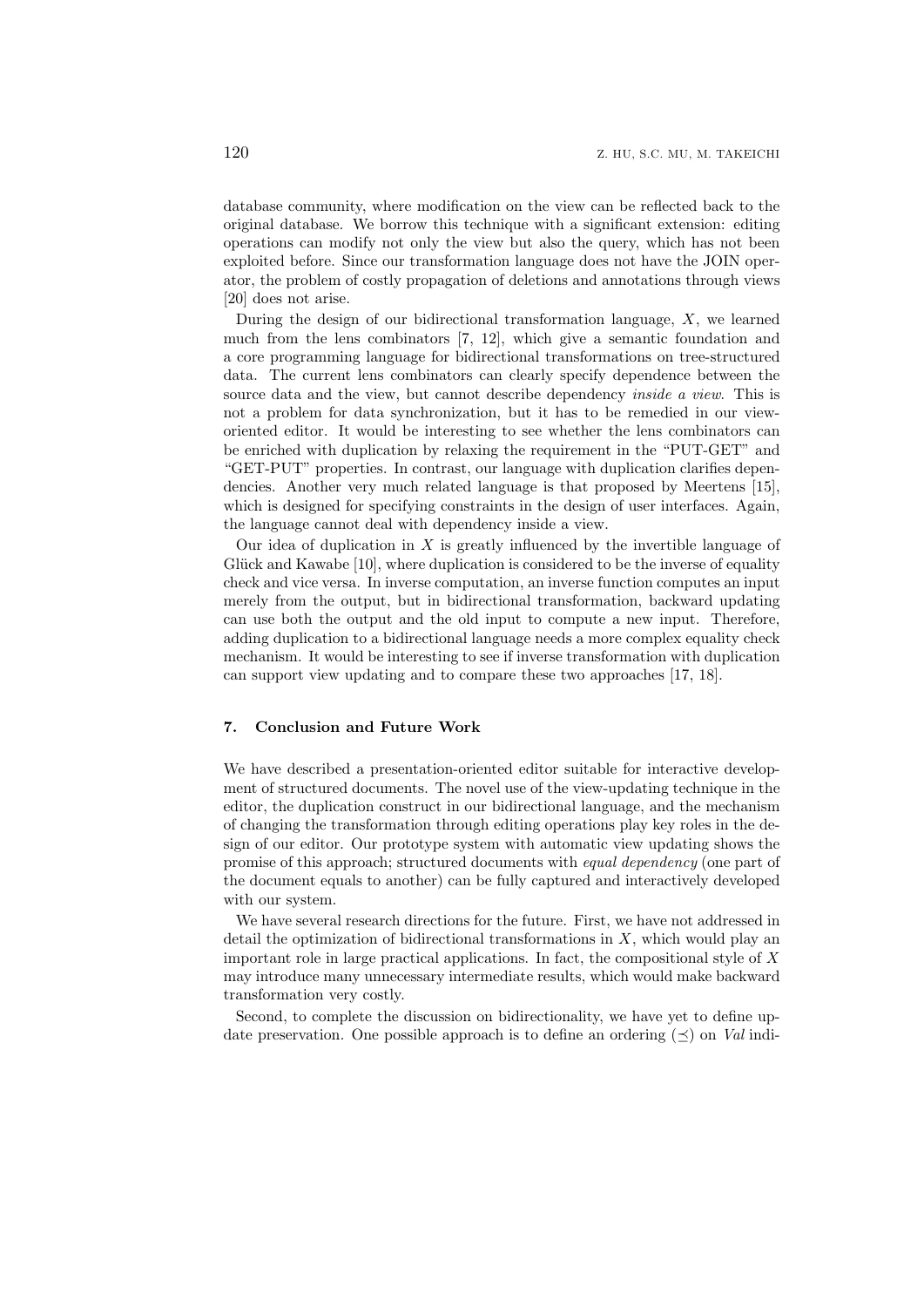cating how "updated" a value is. For example, we have

```
N "Dup" [N "a" ["b", "c"], N "a" ["b", "c"]]
≺ N "Dup" [N "a" ["b", "d"+, "c"], N "a" ["b", "c"]]
≺ N "Dup" [N "a" ["b", "d"+, "c"], N "a" ["b", "d"+, "c"]].
```
We require that, after a *put*-*get* cycle, a view does not "fall back" to a less updated one. That is, a pair of functions  $\phi$  and  $\vartriangleleft$  is *update preserving* with respect to  $(\preceq)$ if  $v \leq \phi(s \leq v)$ . Furthermore, we have to extend *Val* with yet another tag to keep track of values generated by *dupStr* and NFun, such that those values with the tag are always related to each other by  $(\prec)$ . Other possible approaches have also been suggested, and we are currently looking into them and studying their properties.

Third, the schema inference system needs more refinement and should be discussed more formally. The schema language in this paper is much simpler than the existing schema languages like DTD and Schema. It would be interesting to see how to extend the schema inference system in this paper to obtain a more practical schema derivation algorithm.

## **Acknowledgments**

We wish to thank Atsushi Ohori for introducing us the work on the view updating technique, which initially motivated this work. We should thank Dongxi Liu, Yasushi Hayashi, Keisuke Nakano, and Shingo Nishioka, the PSD project members in University of Tokyo, for stimulating discussions on the design and implementation of this editor, and thank our students Kento Emoto, Kazutaka Matsuda, and Akimasa Morihata for helping us to implement the prototype system. We would also like to thank anonymous referees and Julia Lawall for many useful comments and suggestions on improving the paper's structure and presentation.

This work is partly sponsored by Comprehensive Development of e-Society Foundation Software Program of the Ministry of Education, Culture, Sports, Science and Technology of Japan, and by the National Natural Science Foundation of China under Grant No. 60528006.

#### **Notes**

1. In XML, an attribute having type ID is an unique name for the element, while an attribute having type IDRef is a reference to an ID.

## **References**

- 1. Serge Abiteboul. On views and XML. In *Proceedings of the 18th ACM SIGPLAN-SIGACT symposium on Principles of Database Systems*, pages 1–9. ACM Press, 1999.
- 2. Francois Bancilhon and Nicolas Spyratos. Updating semantics of relational views. *ACM Transactions on Database Systems*, 6(4):557–575, 1981.
- 3. Richard Bird. *Introduction to Functional Programming using Haskell*. Prentice Hall, 1998.
- 4. Tim Bray, Jean Paoli, and C.M. Sperberg-McQueen. Extensible markup language (XML) 1.0. 1998.